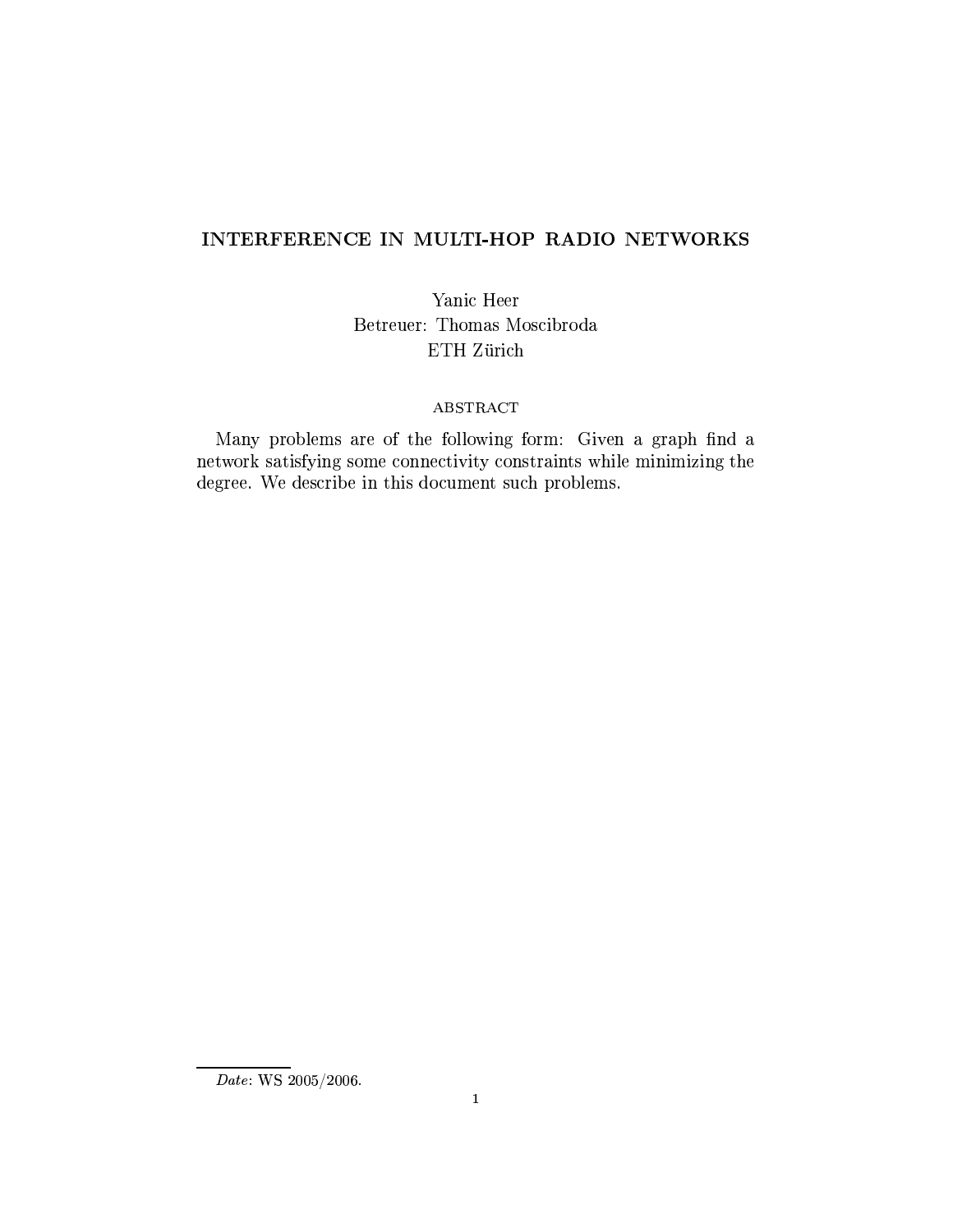### 1. INTRODUCTION

In this section we describe what is known about different variants of the directed minimum-degree spanning tree problem and similar problems. The two main variants of minimum degree problems are those working on directed and on undirected graphs.

So far research for the undirected case proceeded further. In the minimum-degree spanning tree problem we are given an undirected graph  $G$  and have to compute a spanning tree of minimum tree among all spanning trees. The next lemma shows that minimum-degree spanning tree is NP-hard

### **Lemma 1.1.** Minimum-degree spanning tree is NP-hard

*Proof.* We reduce Hamilton path to minimum-degree spanning tree. Given an undirected graph  $G$  for which we have to decide whether there is a Hamilton path, we compute a minimum-degree spanning tree in  $G$ . It is easy to see that  $G$  has a Hamilton path if and only if G has a spanning tree with maximum degree 2.  $\Box$ 

Because of the above lemma research focused on developing approximation algorithms for approximating minimum-degree spanning tree. The first approximation algorithm developed by Fürer and Raghavachari in [5] achieved a ratio of  $log(n)($ where n is the number of vertices). It works by building a tree step by step by taking the union of low-degree graphs. In a second paper Fürer and Raghavachari improved upon their first algorithm and presented an additive plus 1 algorithm for the undirected case  $([6])$ . Since minimum-degree spanning tree is NP-hard this is the best ratio we can hope to achieve.

We can generalize minimum-degree spanning tree by allowing some vertices must not be covered. This corresponds to the minimum-degree steiner tree. We are given a set of terminals  $T \subset V(G)$  and we have to compute a spanning tree covering all terminals with minimum degree among all such trees. The first approximation algorithm for this problem appeared in [1], it achieved a ratio of  $log(|T|)$  using network flows. Later Fürer and Raghavachari could generalize their  $+1$  approximation algorithm for minimum-degree spanning tree to minimum-degree steiner tree  $(4)$ . Recently, Klein presented a method for approximating the minimum-degree problem for all connectivity constraints which can be modelled by proper functions ([9]). Proper functions, made popular by Goemans and Williamson in ([8]), define for each cut how many edges cross that cut. Note that the minimum-degree spanning and steiner tee problem can be modelled as proper functions. Their algorithm achieves a ratio of  $cOpt + \log_c n$  where *n* is the number of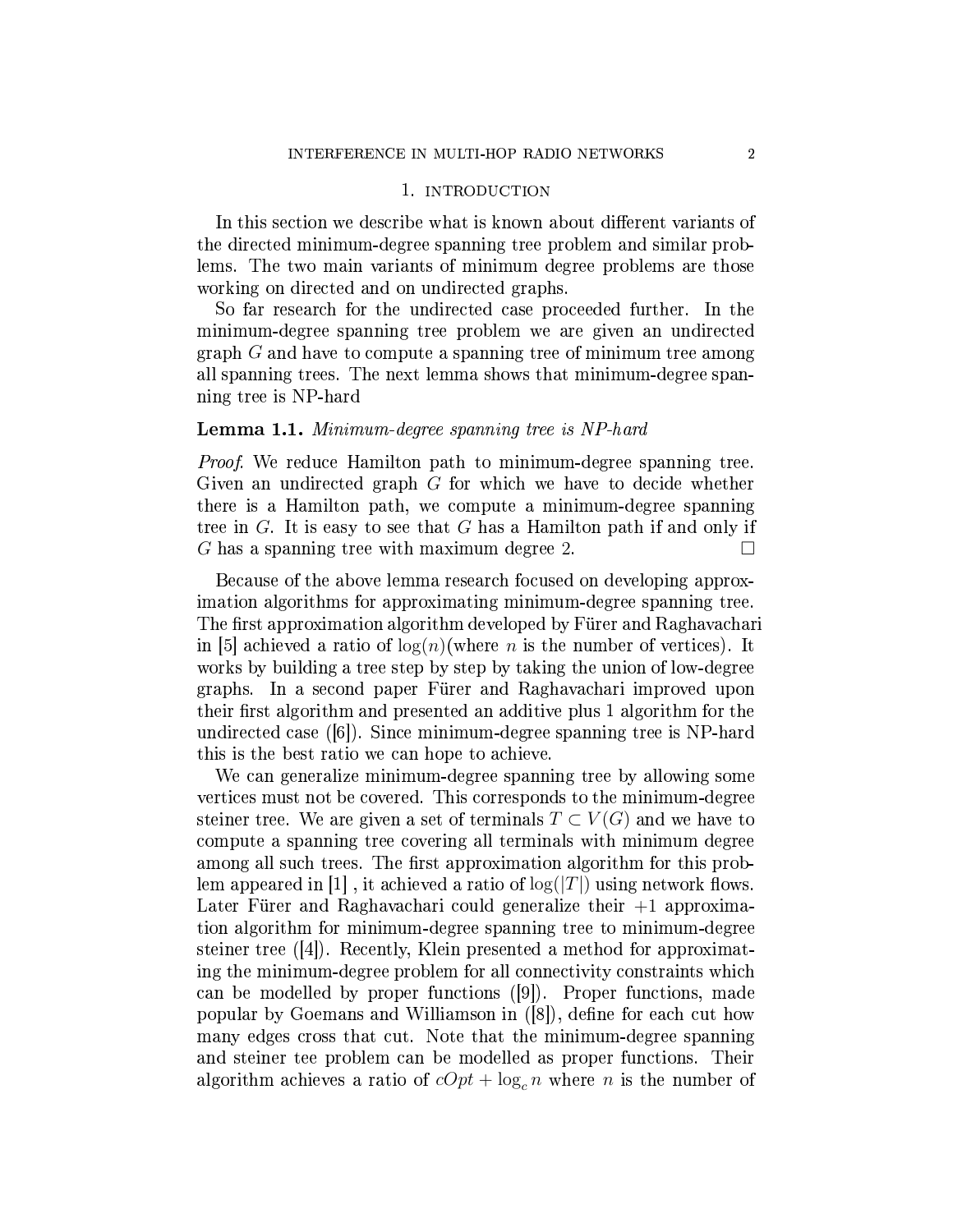vertices and  $Opt$  is the degree of the degree minimal tree satisfying the connectivity constraints. Consider the following variant of minimumdegree spanning tree: We are given an undirected graph and a degree bound and have to find a spanning tree violating the degree bound not too much and with as little weight as possible. The first algorithm developed in [14] computes a tree of degree at most  $O(d \log(n/d)$  and weight at most  $O(\log(n))$  times the weight of the lightest tree respecting the degree bound d. Könemann and Ravi  $(10)$  improve this by describing an algorithm which finds a tree of degree  $O(d + \log(n))$  whose cost is at most  $O(1)$  times the cost of an optimal tree of degree at most  $d.$ 

For the directed case much less is known. The best algorithm currently known achieves a ratio of  $cOpt + \log(n)$  in pseudo-polynomial time  $([11])$ .

A further variant of minimum-degree spanning tree arises when each edge covers not only one point, but a whole set of points. The goal is to minimize the maximum degree (where the degree of a point is the number of times it is contained in a tree edge). There are several directions in which research proceeded:

- Restricting the points to be in a euclidean space
- Discarding all connectivity constraints

If we restrict the points to be in the 2D-euclidean space and adapt the meaning of an edge we arrive at the model considered in [7] and describe later. Another minimum degree problem is the one introduced in [15]. The points are located on a line and we have to set the ranges the points such that the resulting graph is connected. The resulting graph contains an edge  $(u, v)$  if and only if u reaches v and u reaches  $v.$  A point reaches a point if its range is greater than the distance to that point. The degree (or interference as called in the paper) is the maximum number of times a point is covered by the edges of a range assignment. The goal is to compute a range assignment t minimizing the interference. The approximation algorithm in [15] achieves a ratio of  $\sqrt[4]{n}$  if every node can connect with every other node.

If we discard the connectivity constraints the problem is equivalent to the minimum membership problem. In this problem we are given a collection of sets and we have to find a subset of edges  $E'$  covering every point with minimum maximum degree. The problem allows a  $(1+\epsilon)log(n)$  approximation which is nearly optimal( [12]).

The remaining parts of this document are organized as follows: In section two we introduce some facts about complexity and inapproximability, in section three we present an approximation algorithm for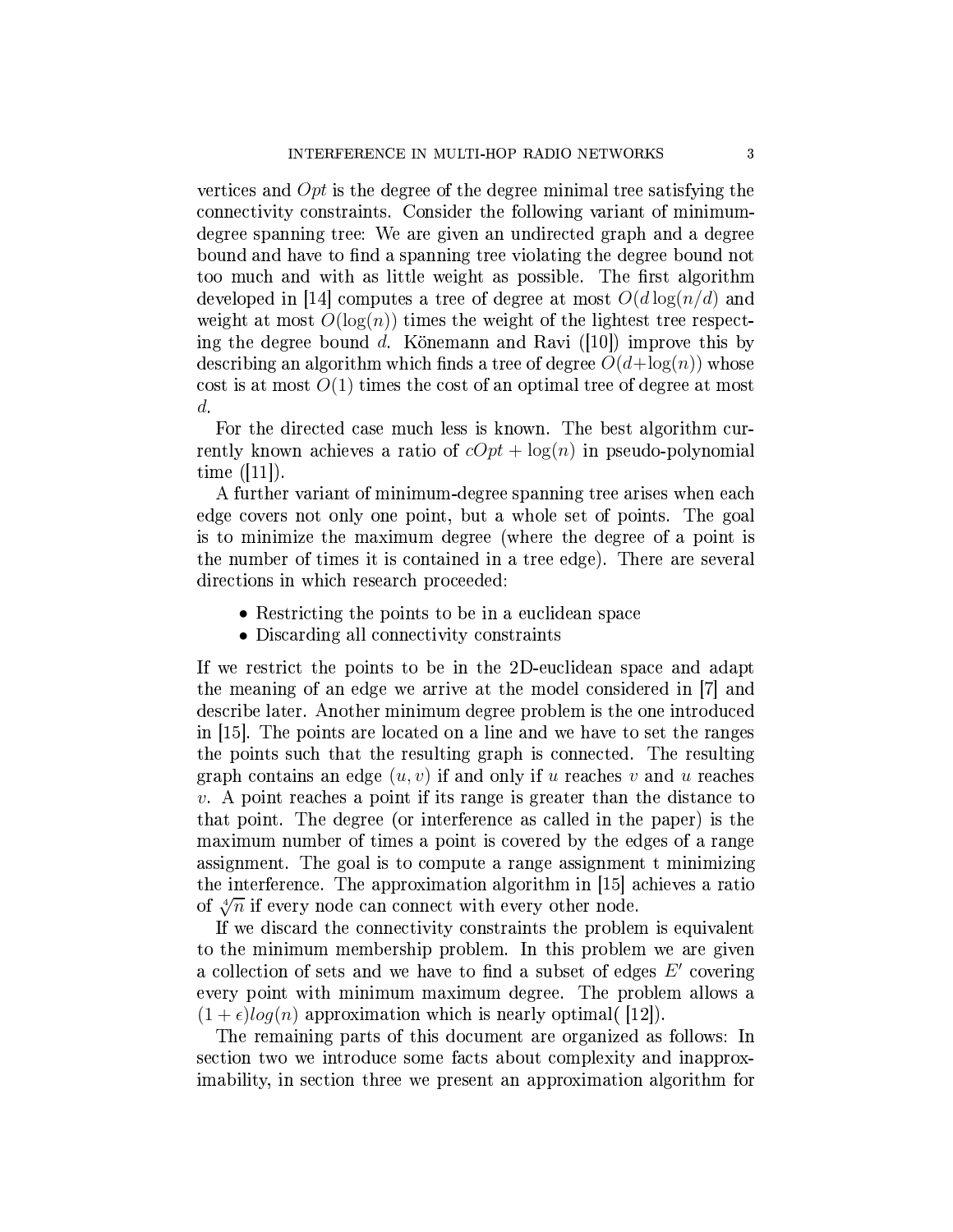minimum degree directed spanning tree. In section three we show that it is hard to approximate minimum degree steiner tree better than  $(1-\epsilon)\ln(n)$ . In section four we describe a +1 approximation algorithm for minimum degree spanning tree. In the last section we describe an algorithm for a geometric variant of minimum degree spanning tree.

## 2. BASICS

In this section we summarize some basics such as definition of approximation algorithms, run times and inapproximability.

Since it seems unlikely that  $NP = P$  there are lots of interesting problems which do not have efficient algorithms (where efficient means algorithms with polynomial run time in the input size). Thus the concept of approximation algorithms was developed. A  $p$ -approximation algorithm for a minimization problem computes a solution which is at most  $p$  times greater. Additionally an approximation algorithm should run in polynomial time. Most approximation algorithms for minimization fits into this scheme. Sometimes we consider additive approximation algorithms. We say an approximation algorithm is a  $+p$  algorithm if for every problem instance  $A \leq Opt + p$ . The runtime should be again polynomial in the input size.

In many cases we allow slightly worse runtimes instead of polynomial time runtime we often consider so-called quasi polynomial runtime  $O(n^{\log(n)})$  where *n* denotes the size if the input. This runtime is justified by the an assumption which says the the class problems solved by algorithms with quasi polynomial run time is not equal to NP.

An important concept is inapproximability or hardness of approximation. It is used to show what approximation ratio can be achieved at best. In the simplest case one shows that it is NP-hard to compute a *p*-approximation for a given problem. More modern approaches introduced gap producing reductions.

**Definition 2.1.** ([2]) Let  $P_1$  and  $P_2$  be two minimization problems. A gap-preserving reduction from  $P_1$  to  $P_2$  with parameters  $(c, p)$  and  $(c', p')$  is a polynomial-time algorithm f. For each instance I of  $P_1$ algorithm f produces an instance  $I' = f(I)$  of  $P_2$ . The optima of I and I', say  $OPT(I)$  and  $OPT(I')$  respectively, satisfy the following property

 $OPT(I) \leq c \Longrightarrow OPT(I') \leq c'$  $OPT(I) > \frac{c}{p} \Longrightarrow OPT(I') > \frac{c'}{p'}$ 

If  $P_1$  cannot be approximated better than p then the above reduction implies that  $P_2$  cannot be approximated better than  $p'$ .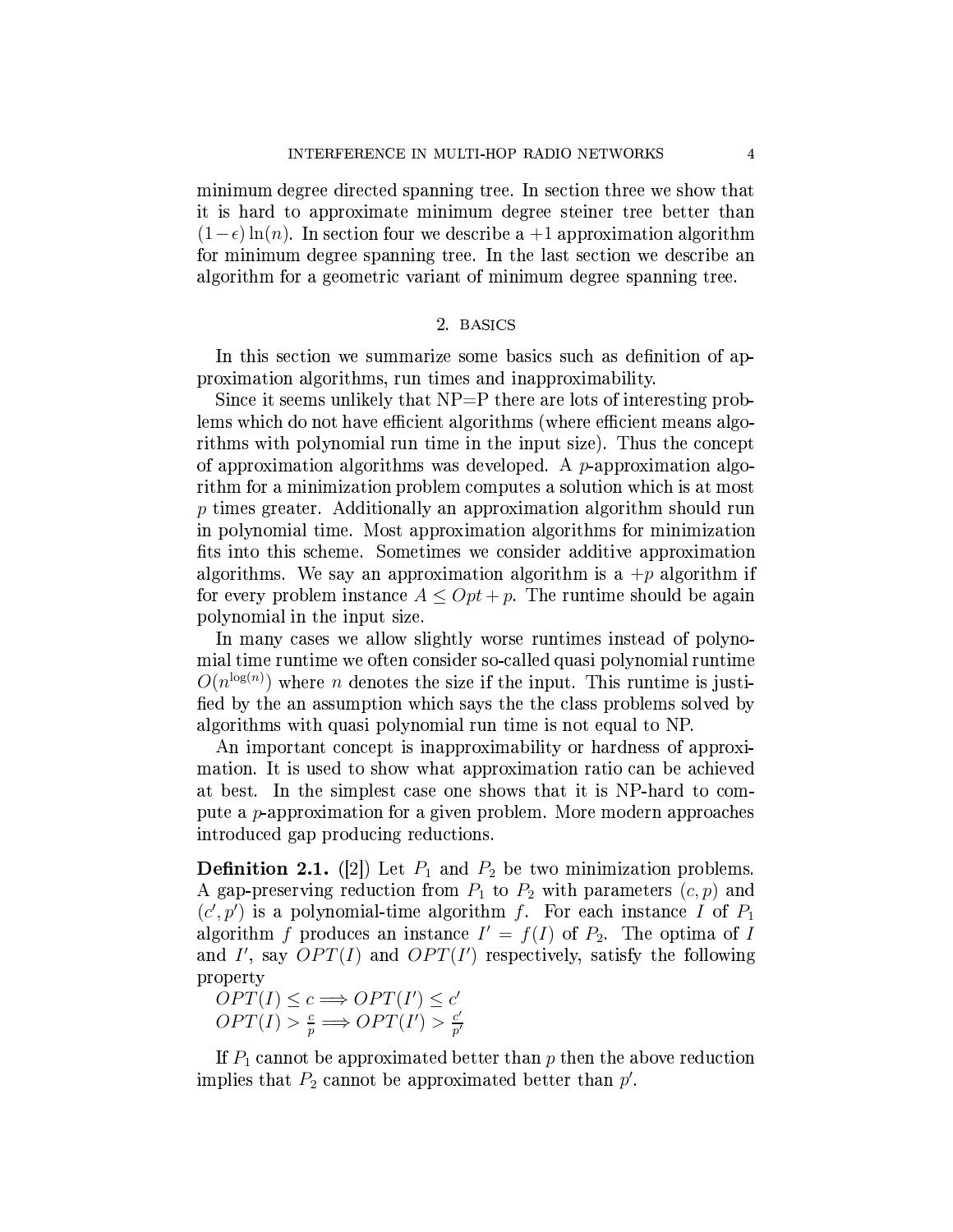In this section we describe an approximation algorithm for the directed minimum degree spanning tree problem (DMDST).

This algorithm is described in [11]. The directed minimum spanning tree problem is to compute a directed spanning tree with minimum maximum in-degree with a fixed root  $t$ . For example consider the following graph  $G$ :



A directed minimum spanning in  $G$  is the following tree:



First some notation. Let  $V$  be the vertex set of the input graph. Let E be the edge set of the input graph.  $r$  denotes the root vertex. The degree of a point u in a spanning tree  $T = (V, E')$  is denoted by  $deg_T(u) = |(k, u) : (k, u) \in E'|$ .  $deg(T) = \max_{u \in V} deg_T(u)$  is the maximum degree of a point in  $T$ . A directed spanning tree (or branching) is a tuple  $(T, r), T = (V, E(T)), r \in V$  such that each point has a directed path to  $r$ . Given a directed graph  $G$  the directed minimum spanning tree problem is to compute a directed spanning tree  $(T, r)$  with minimum  $deg(T)$ . It can be shown that in a minimum degree spanning tree T each point, except the root t, has a unique outgoing edge  $p(u)$ . This means for each  $u \in V - \{t\}$  there is exactly one edge  $(u, k) \in E(T)$ .

**Lemma 3.1.**  $p(u)$  is unique in each spanning tree T and each vertex  $\overline{u}$ .

*Proof.* (Adapted from [16])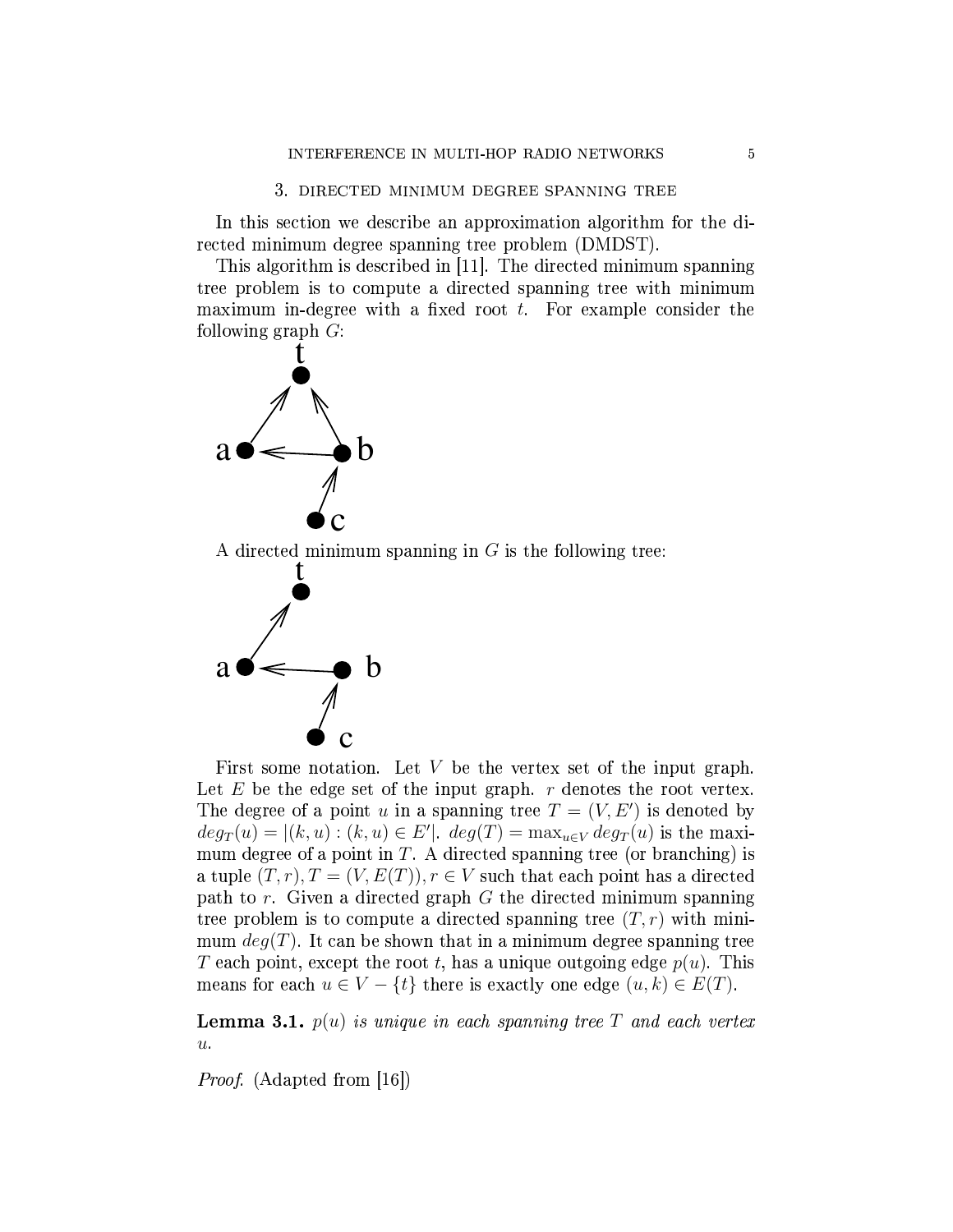Consider a vertex v. We iteratively add edges from  $E(T)$  to grow a tree with unique  $p(u)$ . Let  $S_i$  be the set of vertices reached when i edges have been added; initialize  $S_0 = \{v\}$ . There is always an edge in  $T$  entering  $S_i$ . We add one such edges to the new tree and add its head to  $S_{i+1}$ . This repeats until we have reached all vertices. Since a vertex is never reached twice  $p(u)$  is unique for each vertex.  $\Box$ 

We say  $w$  is the ancestor of  $u$  if it can be reached by a directed path starting at  $u$ . We say  $w$  is a descendent of  $u$  if  $u$  is the ancestor of w. Two vertices  $u, v$  are unrelated if either of them is the ancestor of the second vertex. Otherwise we say  $u$  and  $v$  are unrelated. For two unrelated vertices  $u$  and  $v$  the least common ancestor  $w$  is the vertex with minimal distance in hop-metric from  $u$  which is both the ancestor of u and v. Let  $C_v$  be the set of vertices contained in the subtree rooted at  $v$ .

Minimum degree problems have an objective function which is nonlocal. This means we can insert edges to an existing solution or change some subtrees without changing the value of the objective function. This makes lower bounding of the optimum difficult for this kind of problems. Most algorithms for minimum degree problems use the concept of witness sets  $W$  and blocking sets  $B$ . The basic idea is to choose  $W$  and  $B$  such that satisfying the connectivity constraints for a vertex in W implies there is a unique edge entering a vertex in  $B$ . Then the average degree of a vertex in  $B$  is a lower bound for the minimum degree. Let  $T^*$  be an directed minimum-degree spanning tree.

First we show how to lower bound the minimum degree  $Opt$  for a given directed graph  $G$ .

**Lemma 3.2.** (11) Let  $G = (V, E)$  be a directed graph and  $r \in V$ . Suppose there are subset of vertices  $W \subset V$  and  $B \subset V$  that satisfy the following properties:

1. Any path from a vertex  $v \in W$  to r must have an incoming edge into a vertex in  $B$ ,

2. For any two vertices  $v, w \in W$ , any path from v to r can intersect a path from w to r only after it passes through a vertex in B. In other words, G has no branching wherein the path from v to the least common ancestor of  $v$  and  $w$  does not contain a vertex of  $B$ .

Then the degree of a directed minimum degree spanning tree rooted at r of G satisfies,  $Opt \geq \lceil |W| / |B| \rceil$ .

*Proof.* Let  $T^*$  be an optimal branching rooted at r for the DMDST problem. Since it is a branching, it contains a path from any vertex to the root. By Condition 1 of the lemma, a path from a vertex  $v \in W$  to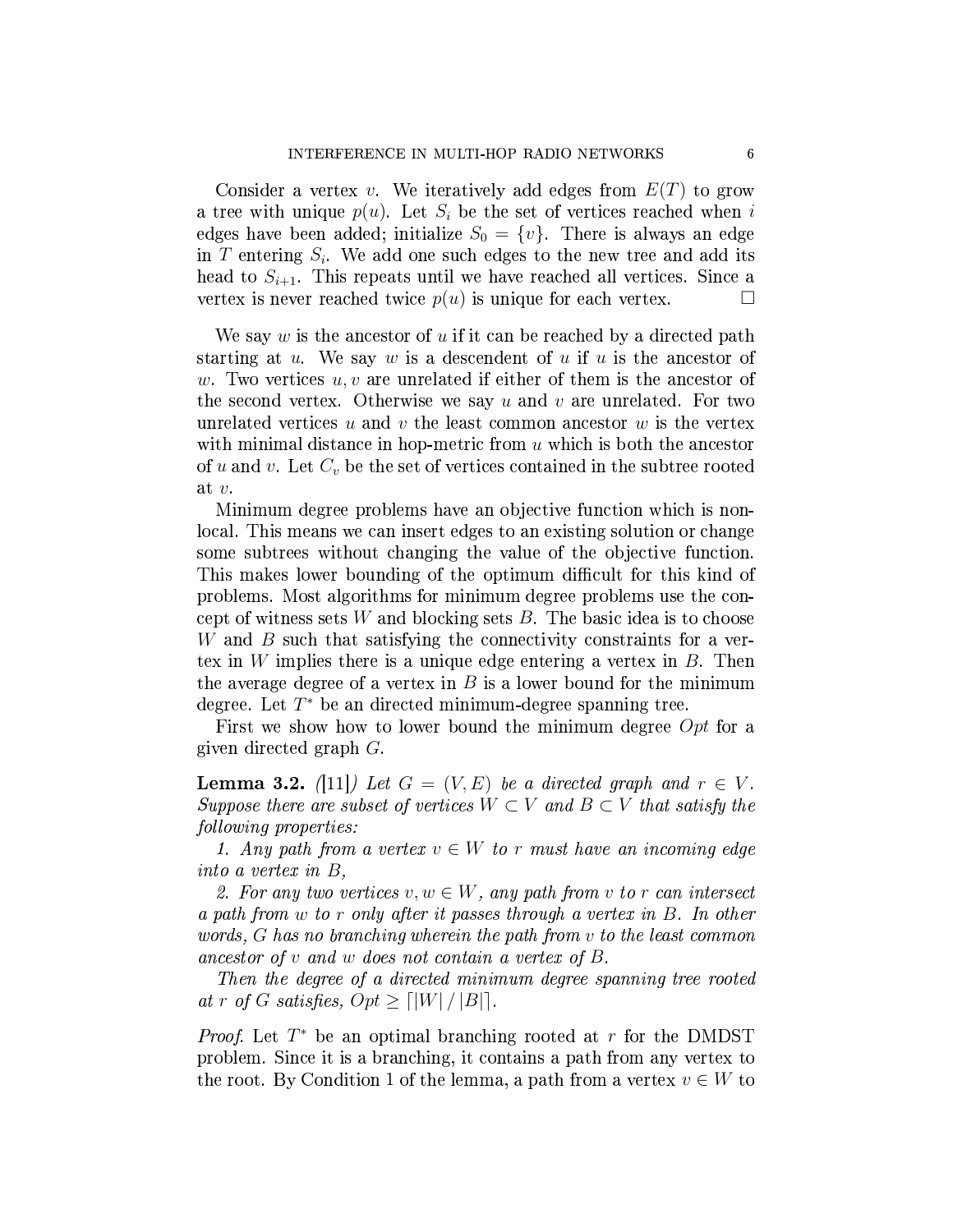

FIGURE 3.1. How to lower bound the optimal degree

r contains at least one edge into a vertex in B. Let  $f_v \neq v$  be the closest ancestor of v such that  $f_v \in B$ . Let  $P_v$  be the path from v to  $f_v$ . By condition 2 of the lemma, the paths  $\{P_v : v \in W - \{r\}\}\)$  are all internally disjoint. Therefore we have identified  $|W|$  paths in  $T^*$ , and each of these paths has an incoming edge to some vertex in  $B$ . Therefore the average degree of a vertex in B is at least  $|W|/|B|$ , implying that there is at least one vertex in  $T^*$  whose degree is  $\lceil |W| / |B| \rceil$  or more.  $\Box$ 

The idea of the algorithm is to apply local improvement steps. We start with an arbitrary tree  $T$  in  $G$ . Let  $d$  be the current maximum degree. Then we check for each edge entering a high-degree vertex whether an alternative path to the root is possible, i.e one without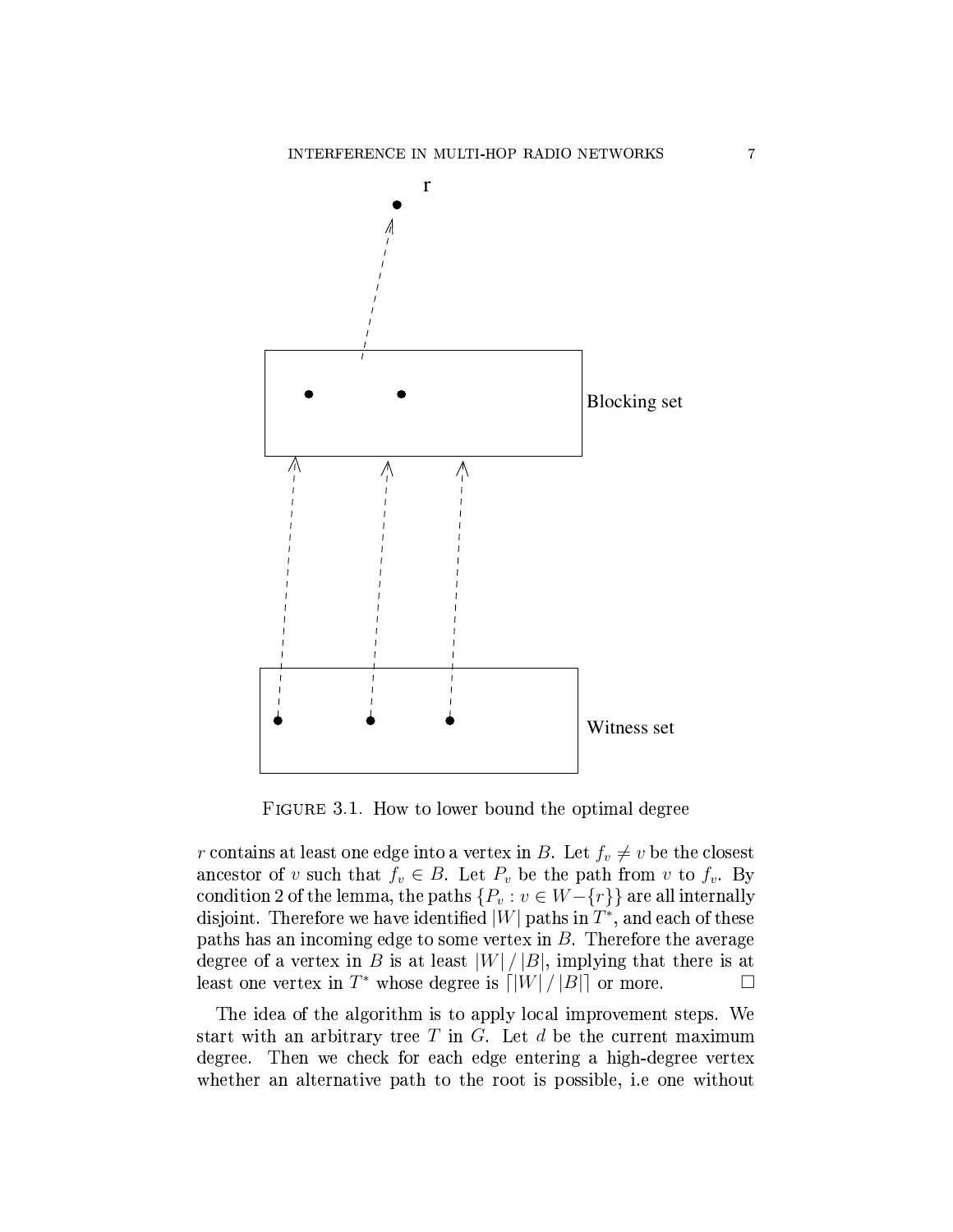going through a vertex with degree  $d-1$  or more. If there is such a path we connect  $v$  via this path with remaining tree.

- (1) Delete  $(v, p)$  from G.
- (2) Let d be the degree of p. For each vertex  $u \in V$  whose in-degree in T is greater than  $d-1$ , delete from G edges going into u that are not in  $T$ .
- (3) Run Breadth-first search from  $v$ , and test if the root r is reachable from  $v$ .
- (4) If there is no path from  $v$  to  $r$ , return False after restoring all edges of  $G$ .
- (5) Otherwise, BFS finds a path P from v to r. Let w be the first vertex on the path with the property that  $(w, x) \in P$  and  $w \in C_v$  and  $x \notin C_v$ .
- (6) For each edge  $(a, b)$  in the subpath of P from v to x, replace the edge from  $(a, p(a))$  in T by  $(a, b)$ .
- $(7)$  Restore all edges of G and return True.

The improvement procedure is applied to all vertices with degree within  $\log_c n$  within the current degree of T. When no improvement is possible the algorithm terminates.

- (1) Find a branching T of G rooted at r. Let its degree be k. Fix some constant  $c > 1$ .
- (2) For each edge  $(v, p) \in T$ , run Improvement $(T, v, p)$  if the degree of p in T is more than  $k - \log_c(n)$ . If the degree of T has changed, reset  $k$  to be its new degree.
- (3) Repeat the above step until Improvement  $(T, v, p)$  returns false for every edge  $(v, p) \in T$  for which it is called.
- $(4)$  Return T.

The runtime of the algorithm is derived via the potential function method. The potential of a vertex of degree d is defined to be  $n^d$ . Summing over all vertices we obtain for the total potential at most  $nn^k = n^{k+1}$  where k is the current degree. Next we observe the effect of an improvement step on the potential. The vertex to which we apply the improvement has degree at least  $d \geq k - \log_c n$ . After the improvement it has degree  $d-1$  and the degree of all other vertices may increase to  $d-1$ . Therefore the reduction in potential is at least  $n^{d-2}$ . Since  $k > k - \log_c n$  the new potential is a fraction of  $n^{-\log_c n - 3}$  of the old potential. After at most  $n^{\log_c n+3}$  steps the potential is one which implies termination of the algorithm. Each step can be implemented in time  $O(n^3)$ .

Next they show how to find a witness a set  $W$  and a suitable blocking set  $B$ .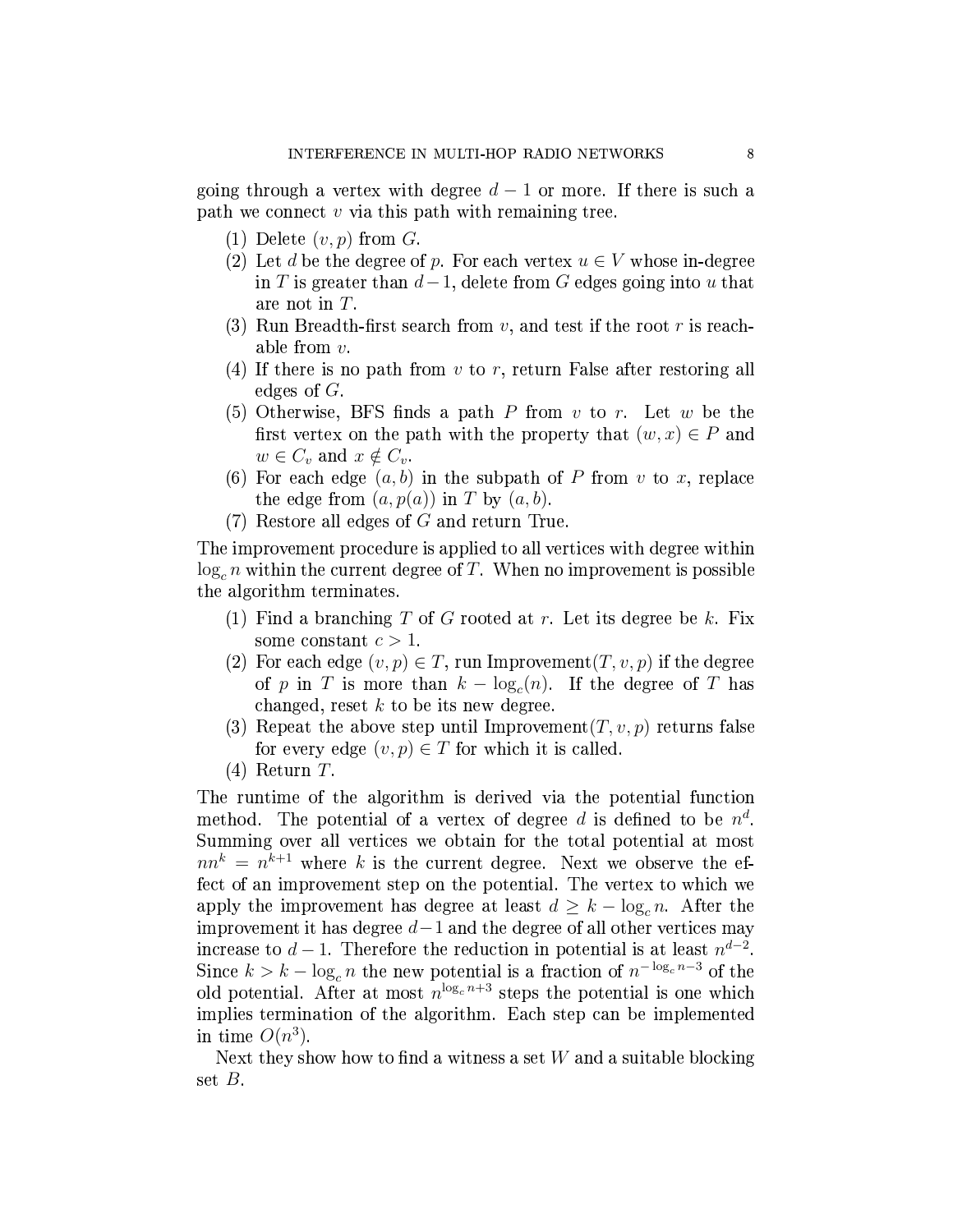**Lemma 3.3.** (11) Let T be a branching whose degree d or more. Let  $S_d$  be the set of vertices whose degree is d or more. There are at least  $(d-1)|S_d|+1$  unrelated vertices such that the parent of each of these vertices is in  $S_d$ .

*Proof.* The proof is by induction on the cardinality of  $S_d$ . If  $|S_d|$  = 1, then the single vertex in that set has at least  $d$  children, and the children of this vertex satisfy the lemma. If  $|S_d| > 1$ , remove a node  $v \in S_d$  and all its descendants from T such that v has no descendents in  $S_d$  (except itself). Now the resulting branching has  $|S_d| - 1$  nodes of degree  $d$  or more, and by the induction hypothesis, has at least  $(d-1)(|S_d|-1)+1$  unrelated nodes that are children of  $S_d$ . Since all these nodes are unrelated to each other, at most one of these nodes is an ancestor of v. Therefore there are  $(d-1)(|S_d|-1)$  nodes left that are not ancestors of  $v$ . Now we add the children of  $v$  to this set, the set increases by at least  $d$  and the number of nodes that we get is  $(d-1)(|S_d|-1)+d=(d-1)|S_d|+1$  $\Box$ 

Next we show how to interrelate the branching output by the algorithm with a witness and blocking set.

**Lemma 3.4.** (111) Let T be the branching output by our algorithm. Let its degree be k. Then for any  $k - \log_c n < d \le k$ .<br>  $Opt \ge \frac{(d-1)|S_d|+1}{|S_{d-1}|}$ 

*Proof.* Let  $W$  be the set of vertices as in lemma 3.3 that are children of nodes in  $S_d$ , but have no descendents in  $S_d$ . We know that  $|W| \geq$  $(d-1)|S_d|+1$ . Let B be  $S_{d-1}$ , the set of all vertices whose degree is at least  $d-1$ . For each vertex  $v \in W$ , the algorithm tries to find an improvement that decreases the degree of  $p = p(v)$ . Since it failed (the condition under which the algorithm stops), any path from  $v$  to  $r$  that doesn't use  $(v, p)$  must go through a vertex x in  $S_{d-1}$ . By construction, the internal vertices of the path from v to x is entirely contained in  $C_v$ , the descendents of  $v$  in  $T$ . Since all vertices of  $W$  are unrelated to each other, these subtrees are disjoint. Therefore, the set  $W$  and  $B$  that we have defined satisfy the conditions given in the statement of Lemma 3.2 Therefore

$$
Opt \ge \lceil |W| / |B| \rceil \ge \frac{(d-1)|S_d|+1}{|S_{d-1}|}.
$$

**Theorem 3.5.** ([11]) The degree of the branching returned by our algorithm is at most  $cOpt + \log_c n$ , where  $c > 1$  is the constant in step  $\mathbf{1}$ .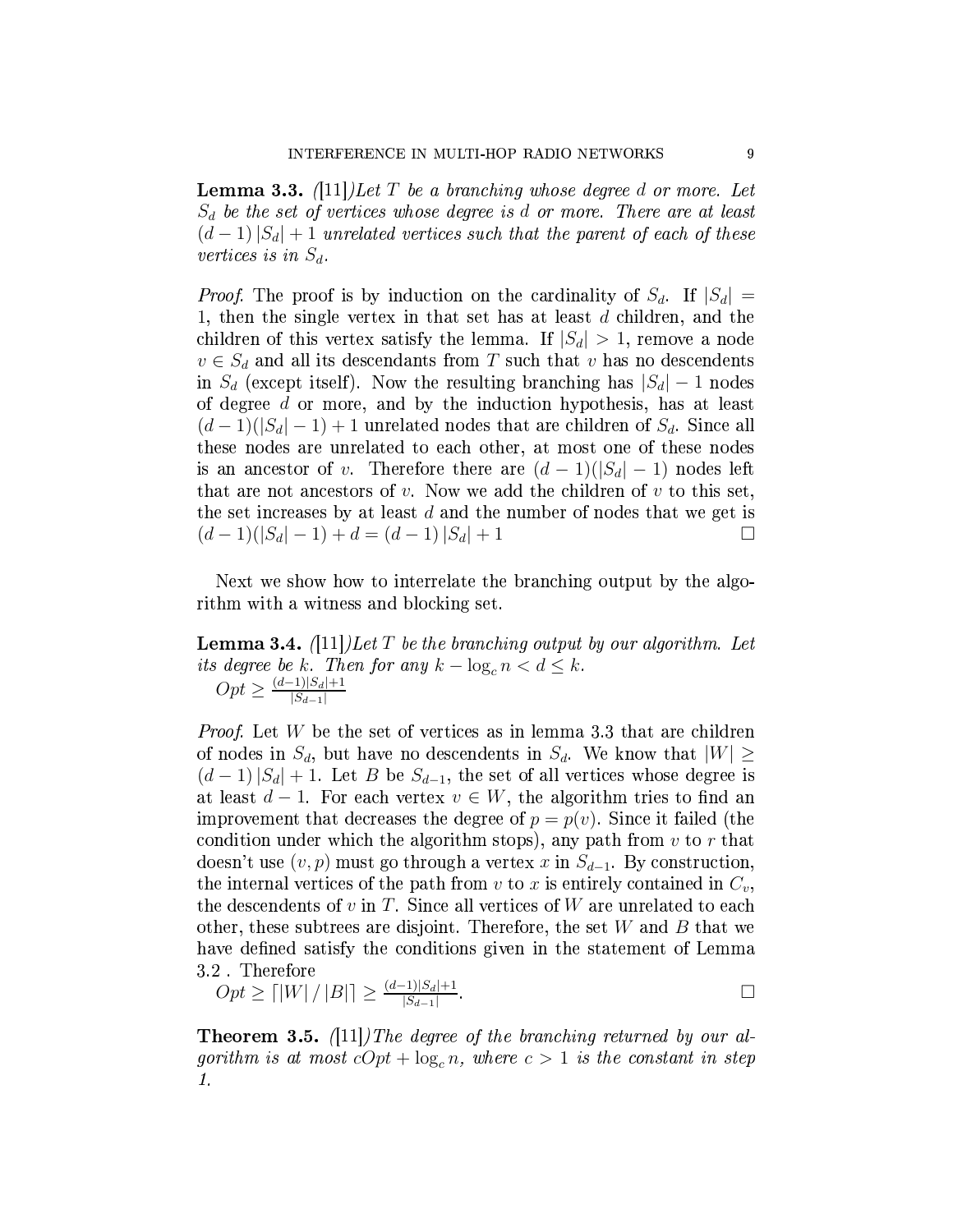*Proof.* Lemma 3.4 establishes a set of lower bounds on  $Opt$  for  $log_c n$ different values of d. At least for one of these values of d,  $|S_{d-1}| \le c |S_d|$ . Using this value of  $d,$  we get  $k \leq cOpt + \log_c n$  .  $\overline{\Box}$ 

This concludes the proof of the approximation ratio.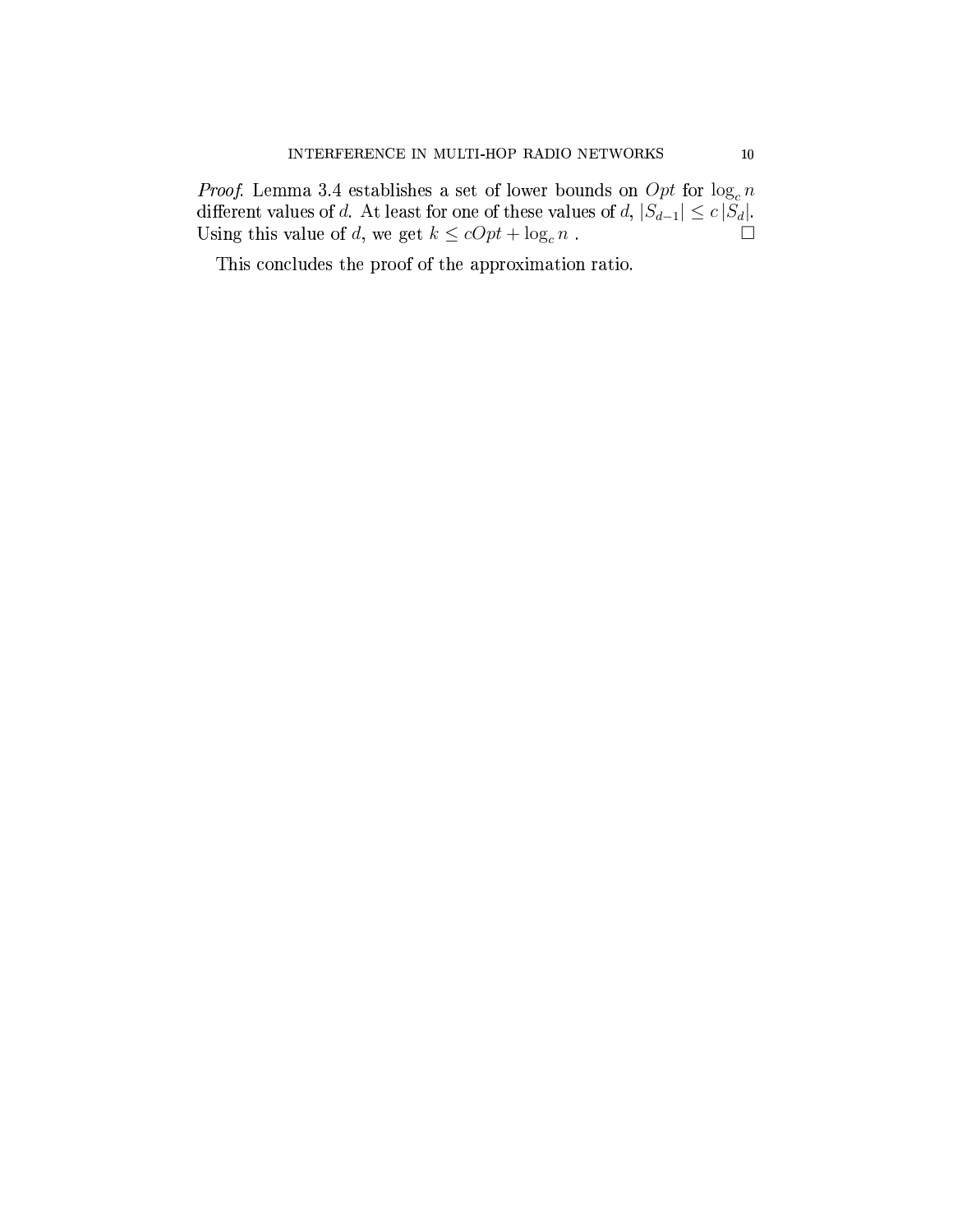### 4. HARDNESS OF DIRECTED MINIMUM DEGREE STEINER TREE

The directed minimum degree steiner tree problem is a generalization of the directed minimum degree spanning tree problem. A directed minimum degree steiner tree (DMST) instance consists of a directed graph  $G = (V, E)$  and a set  $T \subset V$ . T are the terminals. We have to compute a tree  $T$  such that each terminal is contained in  $T$ .  $T$ should have minimum maximum in-degree. If  $T = V$  then we obtain the directed minimum degree spanning tree problem.

Currently, no non-trivial approximation algorithm for DMST is known. The search for an approximation algorithm is motivated by the fact that there is  $+1$  approximation algorithm for the undirected variant. A natural way to start the investigation of DMST is to consider the directed minimum degree steiner tree algorithm. Interestingly, this algorithm while achieving a good ratio for the spanning tree problem totally fails for the DMST problem. In the next subsection we sketch an example in [11] for which the algorithm from the previous section finds a steiner tree with degree  $n/2$  while the minimum degree steiner tree has degree 2.

4.1. **Bad example.** The example graph H has k terminals  $c_1, ..., c_k$ . For each  $c_i$  there is an edge  $(c_i, p)$  and an edge  $(c_i, s_i)$ .  $s_i$  is connected with p and  $s_i, i > 1$  is connected with  $s_{i-1}$ . The figure shows the example for  $k = 3$ . Solid edges denote edges in the current tree while dashed edges are not in the tree:



We assume the current steiner tree connects every  $c_i$  with  $p$ . The degree is then  $k$ . The important point is that the degree of  $p$  cannot be decreased via improvements. The optimal solution connects each  $c_i$ with the corresponding  $s_i$ , the resulting maximum degree is 2.

4.2.  $log(n)$  hardness for directed minimum degree steiner tree. As a start we show a simple reduction from minimum dominating set to directed minimum degree steiner tree. The well known minimum dominating set problem is defined as follows:

**Definition 4.1.** Instance: Undirected graph  $G = (V, E)$ .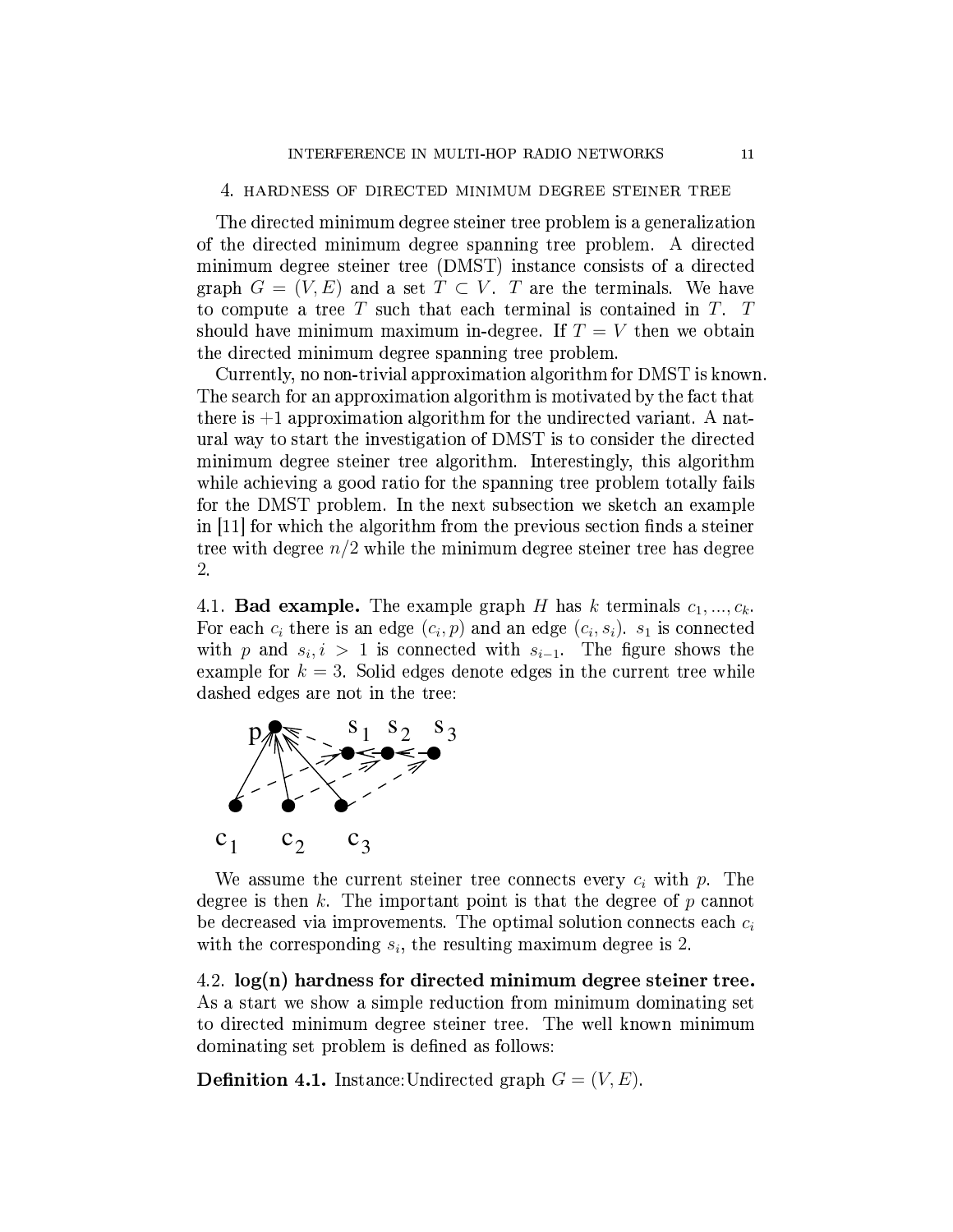Solution: A dominating set for S, i.e a subset  $V' \subseteq V$  such for every vertex  $u \in V$  either  $v \in V'$  or a neighbor of u is contained in V'.

Measure: Cardinality of  $V'$ .

Next we show how to transform a minimum dominating set instance  $G=(V,E)$  to a minimum degree steiner tree  $(H,r,T)$  instance. Each vertex v in S is transformed to a terminal  $T_s$  in G. Each vertex v is transformed to a non terminal  $v$  in  $G$ . For each non terminal  $v$  we insert a binary tree  $B_v$  of height  $log(n)$  (see Figure below, the boxes denote the binary trees). Thus  $B_v$  contains n vertices where n is the number of vertices in G. Let  $B_{v,u}$  be the vertex of  $B_v$  associated with  $u \in V$ . Each  $T_s$  has a directed edge  $(T_s, B_{v,s})$  to all non terminals u with  $s = B$  or B is a neighbor of s. Finally, all non terminals have a directed edge to the root  $r$ .

Next we calculate the gap of this reduction. Let  $Opt_D$  be the size of the minimum dominating set and  $Opt$  the degree of the corresponding directed minimum steiner tree instance:



**Lemma 4.2.**  $Opt_D \leq a$  implies  $Opt \leq a$ 

*Proof.* Given the minimum dominating set we connect all non terminals with  $r$  which are contained in the minimum dominating set. Since the minimum set cover is a dominating set, all vertex terminals can be connected to a non terminal respectively with the corresponding tree. The degree of all vertices except the root is at most 3. The root has degree a which is equivalent to the number of nodes connected to the root.  $\Box$ 

## **Lemma 4.3.**  $Opt_D \geq \ln(n)a$  implies  $Opt \geq \ln(n)a$

*Proof.* We show how to extract a minimum dominating set of size less than  $\ln(n)a$  given that the degree of the corresponding directed minimum steiner tree instance is less than  $\ln(n)a$ . Let V' be the collection of non terminals connected with  $r$ . We claim that  $C'$  is a dominating set. This follows from the observation that each terminal element has a directed path to the root otherwise it would not be a valid directed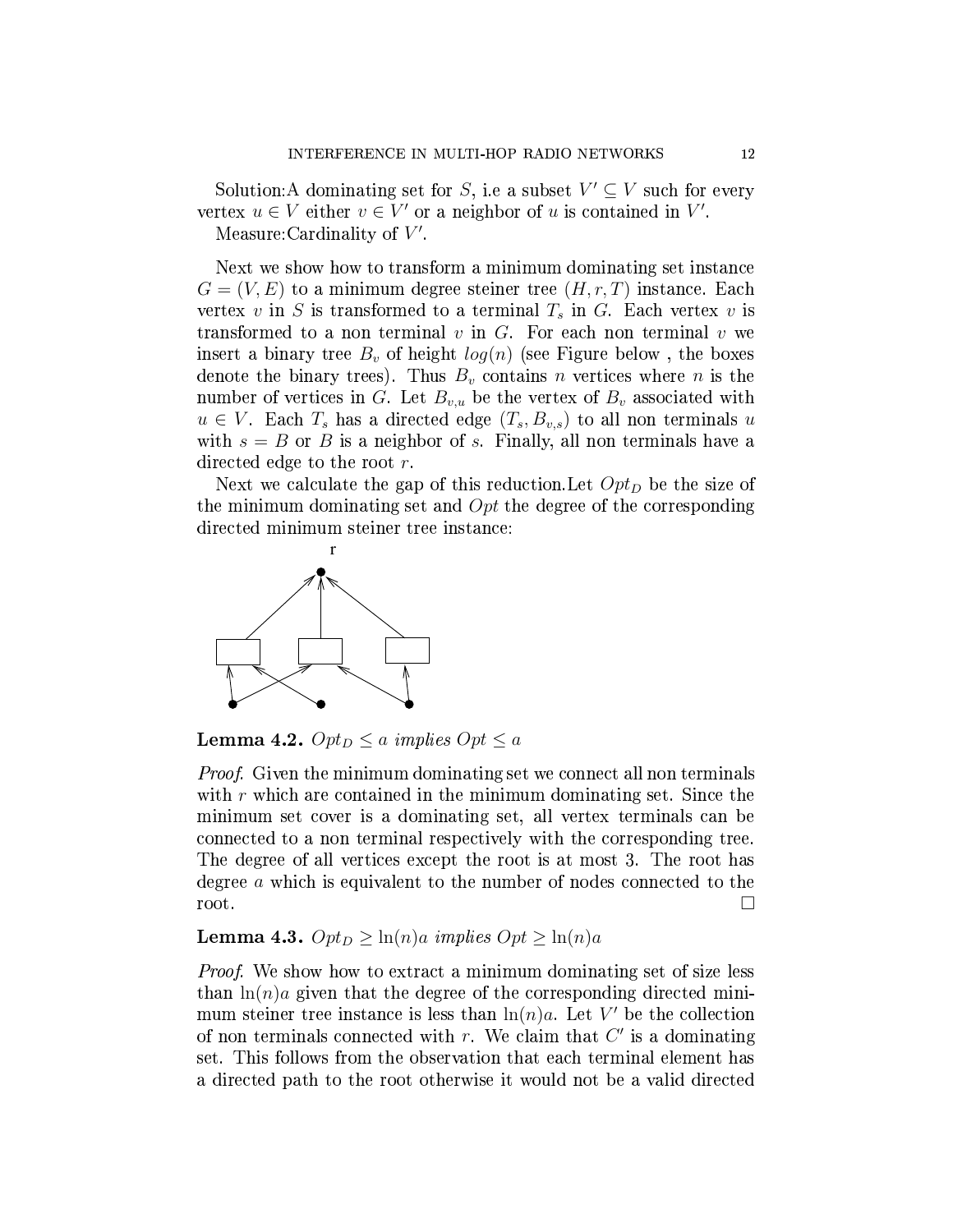steiner tree. Since a terminals  $T_u$  can reach the the root only by entering a tree  $B_v$  with  $v = u$  or  $v \in N(u)$ (the set of nighbors of u), it follows that V' is a valid dominating set which implies  $Opt \geq \ln(n)a$ since otherwise the minimum dominating set would have cardinality at most  $\ln(n)a$ .  $\Box$ 

Combining the two lemmas we obtain a gap of  $(1 - \epsilon) \ln(n)$  and noteing that minimum dominating set has the same hardness of approximating as minimum set cover([3]) this shows a gap of  $(1 - \epsilon) \ln(n)$ and proves the following theorem

Theorem 4.4. Minimum degree steiner cannot be appproximated better than  $(1 - \epsilon) \ln(n)$  unless it holds  $NP \in DTIME(n^{\log(\log(n))})$ .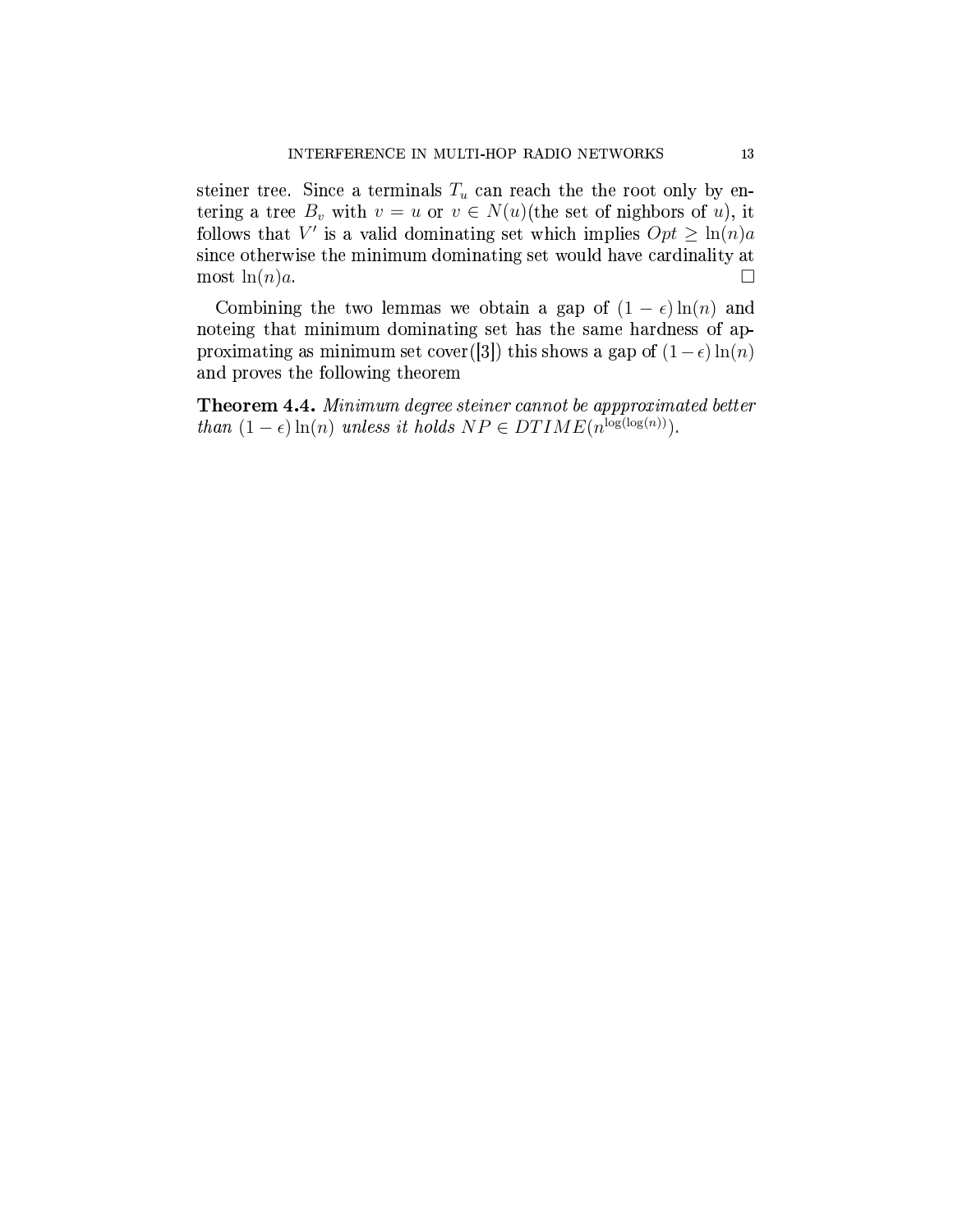

FIGURE 5.1. An improvement

### $5. +1$  ALGORITHM FOR MINIMUM DEGREE SPANNING TREE

The algorithm described in this section is an iterative local improvement algorithm. Minimum degree spanning tree problem is in two respects a peculiar problem. First the function to optimize has a local behaviour, i.e the degree of a non-maximal vertex may increase without changing the value of the objective function. This is in contrast to problems seemingly similar problems like minimum spanning tree where every change of an edge has influence on the sum of the weights. Connected with this peculiarity arises a difficulty, namely the question how to lower bound the optimal degree, as we see later there is a lemma for this which does the job.

As noted earlier the algorithm is based on local improvements. This means we start with an arbitrary spanning tree and apply an improvement until some termination condition is satisfied.

An improvement is an introduction of an edge not in the current tree:

**Definition 5.1.** Let  $(u, v)$  be an edge which is not in T. Let C be the unique cycle generated when  $(u, v)$  is added to T. Suppose there is a vertex w of degree k in C while the degrees of vertices u and v are at most  $k-2$ . An improvement to T is the modification of T by adding the edge  $(u, v)$  to T and deleting one of the edges incident to w. In such an improvement, we say that w benefits from  $(u, v)$ .

In the tree shown in figure 5.1 the adding of the edge  $(u, v)$  and the deletion of the edge  $(w, v)$  is an improvement. By this operation the degree of  $w$  decreases by one. If  $w$  has maximal degree the number of vertices with maximal degree decreases by one.

To lower bound the optimal degree, we show that if the current tree  $T$  has a special structure then the optimal degree is only slightly smaller than the current maximal degree: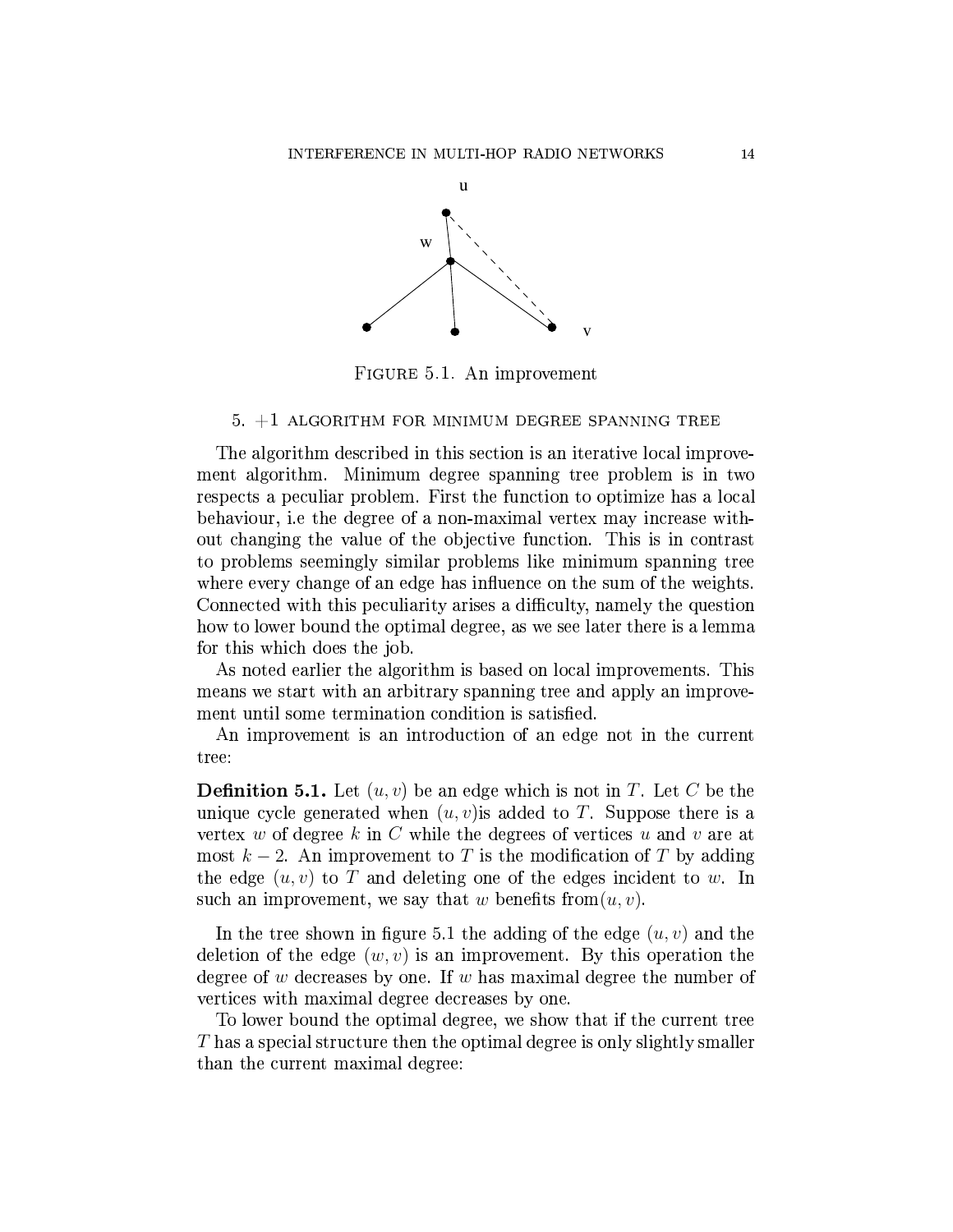

FIGURE 5.2. Illustration for proof of lemma 5.2

**Lemma 5.2.** (6) Let T be a spanning tree of degree k of a graph G. Let  $Opt$  be the degree of a minimum degree spanning tree. Let  $S$  be the set of vertices of degree k. Let B be arbitrary subset of vertices of degree  $k-1$ . Let  $S \cup B$  be removed from the graph, breaking the tree T into a forest F. Suppose G satisfies the condition that, there are no edges between different trees in F. Then  $k \leq Opt + 1$ .

*Proof.* As there are no edges in G connecting the different subtrees of  $F$ , the only way we can make a spanning tree is by connecting these clusters through vertices in  $S$  and  $B$ . By a simple counting argument, it is easy to show that F contains at least  $|S| k + |B| (k-1) - 2(|S| + |B| - 1)$ subtrees. Therefore in any spanning tree of  $G$ , the average degree of vertices in  $S \cup B$  is at least  $k-1-(|B|-1)/(|S|+|B|)$ . A vertex with maximal degree has at least average degree and hence every spanning tree has at least one vertex of degree at least  $k-1$  in  $S \cup B$ . Therefore  $Opt \geq k-1$ . П

The algorithm basically just applies improvements to vertices of maximal degree until no improvement is possible. This approach has a severe problem if a new edge  $(u, v)$  is introduced which is incident with a  $k-1$  vertex, i.e u or v have degree  $k-1$ , then we may decease the degree of a vertex w to  $k-1$  but introduce a new vertex of degree k. So in this case there is no progress possible. The following notation is used:

**Definition 5.3.** Let T be a spanning tree of degree k. Let  $p(u)$  denote the degree of a vertex  $u \in T$ . Let  $(u, v) \notin T$  be an edge in G. Suppose w is a vertex of degree k in the cycle generated by adding  $(u, v)$  to T. If  $p(u) \geq k-1$ , we say that u blocks w from  $(u, v)$ .

So if we want progress in this case we have to deblock all vertices blocking the improvement, i.e we have to decrease the degrees of those vertices.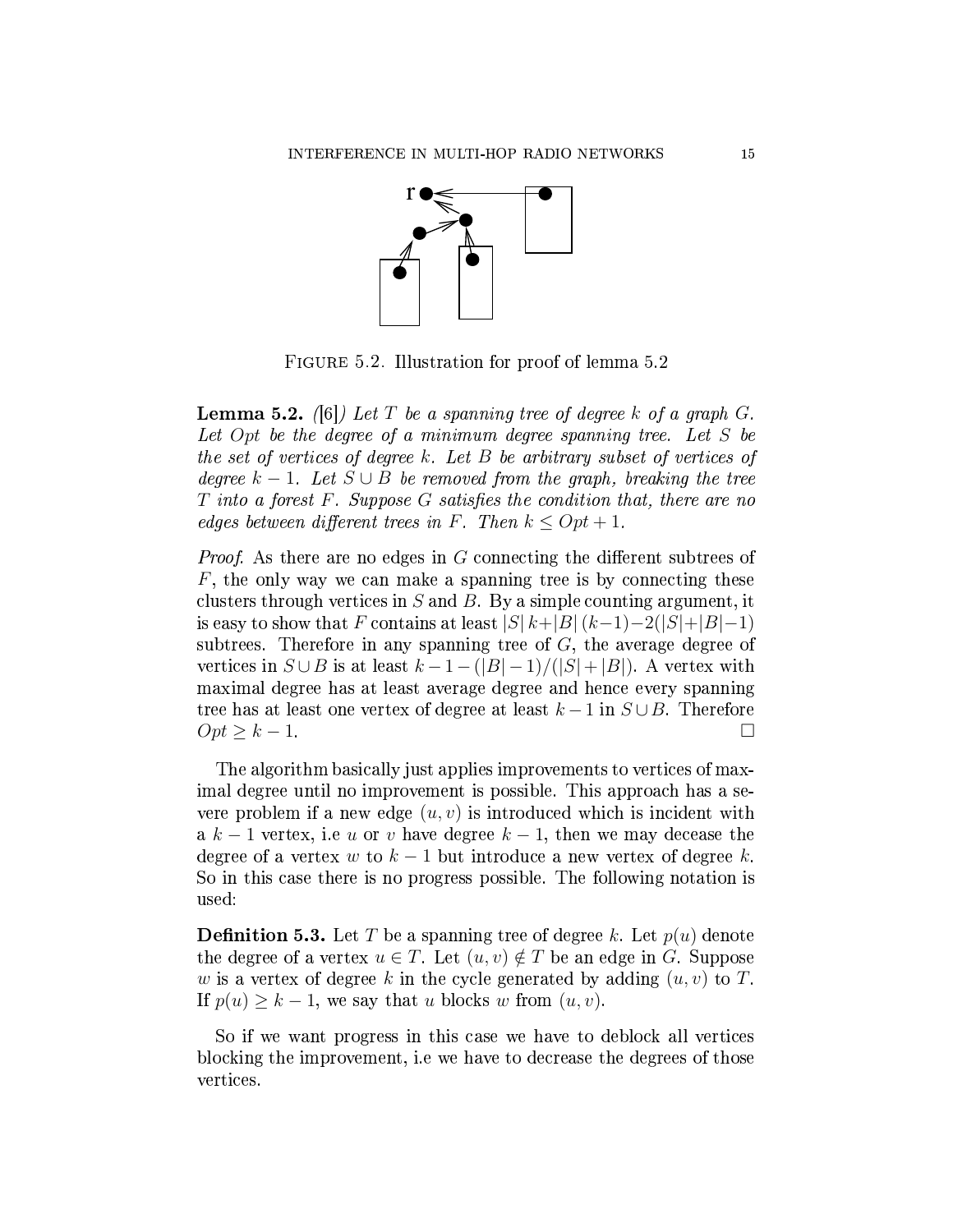

FIGURE 5.3. Improvement sequence

Let  $S_i$  be the set of vertices of degree i. The algorithm proceeds in phases. In each phase we remove all vertices in  $S_{k-1}$  and  $S_k$ . This splits T into trees. The removed vertices are marked as bad, while all other vertices are marked as good. A component consisting of good vertices is called a good component. Now we look at the edges between good components if there are no such edges we stop. In this case lemma 5.2 applies and the current degree is at most  $Opt + 1$ . Otherwise there is an edge  $(u, v)$  connecting two good components, we apply the improvement and merge all components having at least vertex in the cycle generated by the improvement to a single good component. If a bad vertex is contained in the cycle we mark it good. Now we distinguish two cases: If we marked a vertex of degree  $k$  good then we apply all improvements. If the bad vertex is of degree  $k-1$  we repeat. The following summarizes the algorithm:

- (1) Find a spanning tree T of  $G$
- (2) Mark vertices of degree k and  $k-1$  as bad. Remove these vertices from T generating a forest. Mark all other vertices as good. Let  $F$  be the set of connected components in the forest.
- (3) While there is an edge  $(u, v)$  connecting two different components of  $F$  and all vertices of degree  $k$  are marked bad do
- (4) Find the bad vertices in the cycle C generated by T together with  $(u, v)$  and mark them as good.
- (5) Update F by combining the components along the cycle C and these newly marked vertices into a single component. Note that more than two components of  $F$  may be combined into one in this step.
- (6) If there is a vertex of degree k marked good find a sequence of improvements which propagate to  $w$  a d update T (and if necessary k) and go back to step 2.
- (7) Output the final tree T, its degree k and the witness set  $W$ consisting of the vertices still marked bad.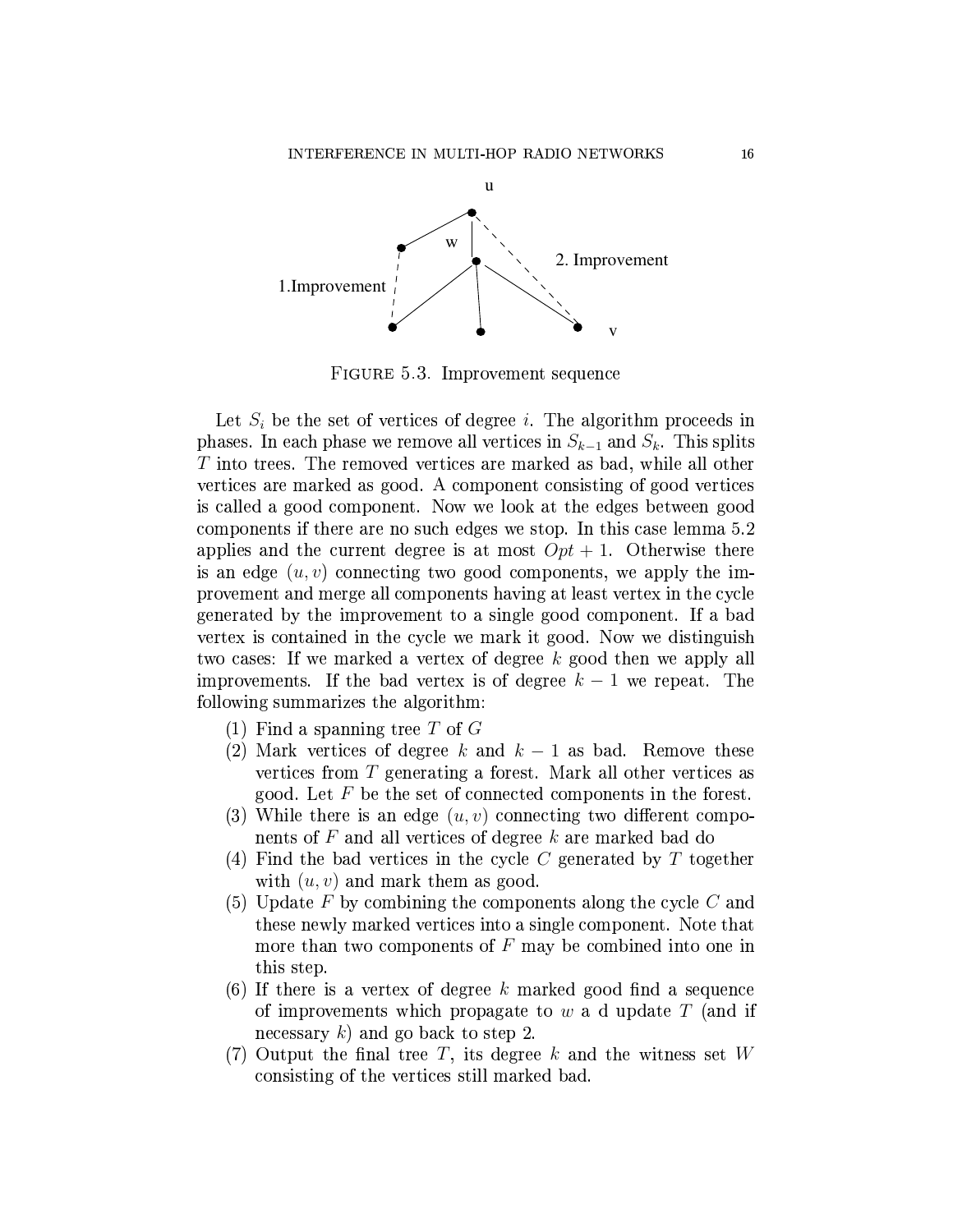In the example above the first improvement marks  $u$  as good. Since u is marked as good the improvement  $(u, v)$  is possible. Given a vertex w marked of degree k marked good the following procedure finds a sequence of improvements propagating to  $w$ :

- (1) Apply the improvement  $(u, v)$  which marked w as good.
- (2) If u or v are of degree  $k-1$  apply the improvements which marked them good.
- (3) Repeat Step 2 until we insert an improvement which is not incident to a vertex of degree  $k-1$ .

The above algorithm can be viewed as some kind of lazy evaluation since we mark many vertices as good whose corresponding improvement we never apply.

Next we analyse the algorithm. First we show that whenever we mark a bad vertex of degree  $k-1$  as good the above procedure indeed finds a sequence of improvements propagating to it. We say a vertex is marked good at iteration  $i$  if its is marked good in this iteration. A vertex whose degree in T is less than  $k-1$  is initially good. Let  $F_i$  be the subgraph of  $T$  containing all vertices marked good at iteration  $i$ . Note that  $F_i \subset F_{i+1}$  since a good vertex is never marked bad.

**Lemma 5.4.** ([6]) Suppose that a vertex w is marked good in iteration i, when edge  $(u, v)$  is added. in step 4. Then w can be made nonblocking by applying improvements to the components of  $F_i$  containing u and v.

*Proof.* The proof proceeds by induction on i. If w was marked good at iteration 0, it has degree less than  $k-1$  in T, and is therefore nonblocking by definition. Otherwise w belongs to the cycle C found in step 4 at the *i* iteration. The cycle C is the simple cycle in  $T \cup \{(u, v)\}\$  where  $(u, v)$  is an edge between two good components  $X_u$  and  $X_v$  of  $F_{i-1}$ . Since u was marked good at an iteration  $j \leq i-1$ , by the induction hypothesis  $u$  can be made nonblocking by applying improvements to the component of  $F_i$  containing u, a component itself contained in  $X_u$ . Similarly,  $v$  can be made nonblocking by applying the improvements to  $X_v$ . Since  $X_u$  and  $X_v$  are disjoint, there is no interference between them. A final improvement involving the edge  $(u, v)$  suffices to reduce the degree of  $w$ , rendering it nonblocking.  $\Box$ 

The next lemma relates  $k$  with optimal degree after termination.

### **Lemma 5.5.** When the algorithm stops,  $k \leq Opt + 1$ .

*Proof.* Let S be  $S_k$  and B be the set of vertices of degree  $k-1$  still marked bad. Note that the algorithm only stops when there are no edges between good components. Hence the tree  $T$  along with these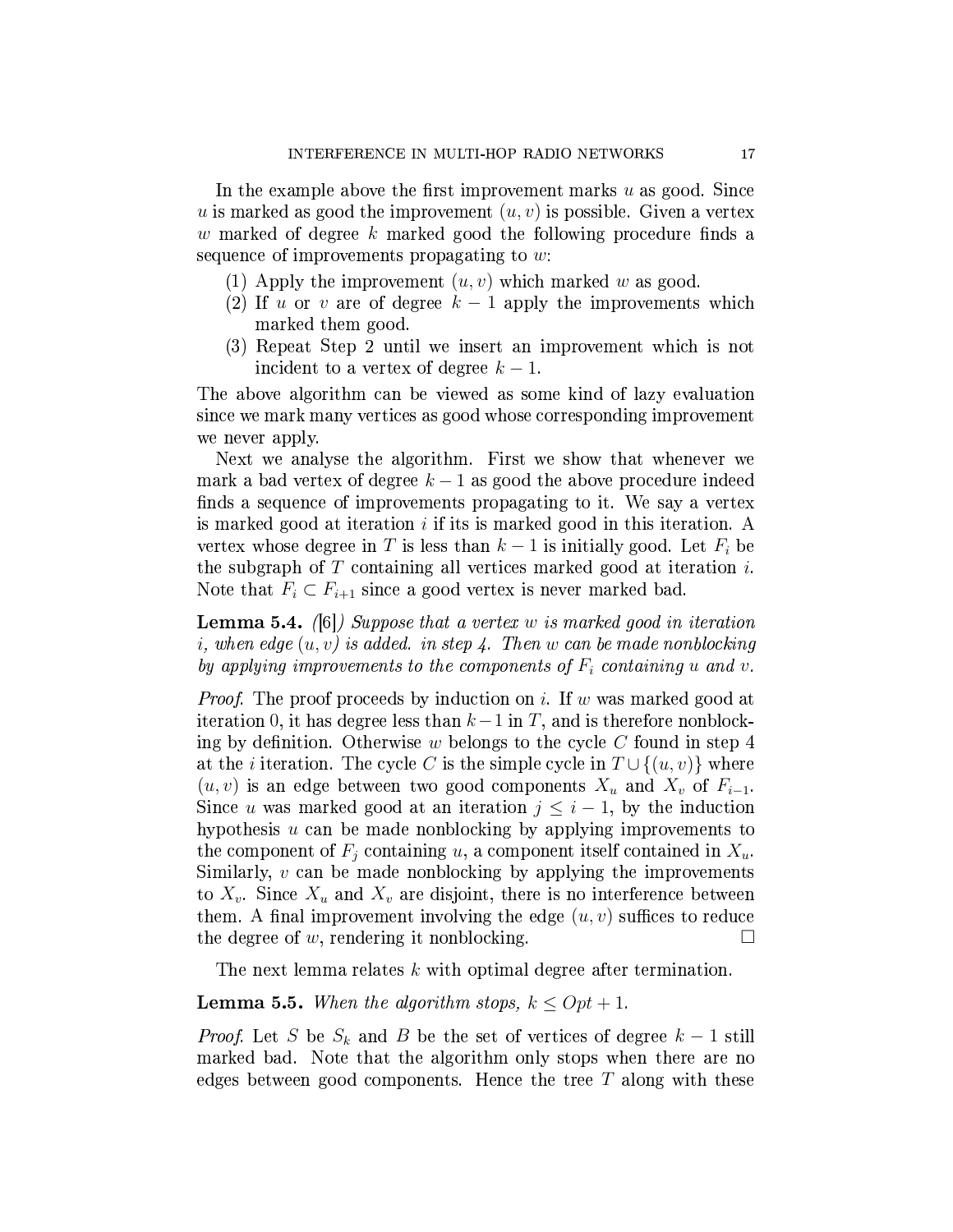sets  $S$  and  $B$  satisfies the conditions of Lemma 5.2 and we get the desired results.  $\Box$ 

**Theorem 5.6.** ([6]) The above algorithm is  $a + 1$  approximation algorithm for the minimum degree spanning tree problem.

*Proof.* The sum of degrees of the vertices of a tree is exactly  $2n - 2$ . Hence the number of vertices of degree  $k$  in a tree on  $n$  vertices is  $O(n/k)$ . Since the size of S decreases by one in each phase. There are  $O(n/k)$  when the maximal degree is k. Summing up the harmonic series corresponding to different values of  $k$ , we conclude that there are  $O(n \log(n))$  phases. In each phase we try to find improvements which propagate to a vertex of  $S_k$ . Lemma 5.4 makes sure than whenever a vertex of degree  $k$  is marked as good, its degree can be decreased by one. Lemma 5.5 shows that after termination the degree is at most  $Opt+1$ . Each phase of the algorithm can be implemented in polynomial time.  $\Box$ 

### 6. MINIMUM INTEREFERENCE SINK TREE

In this section we describe an algorithm for minimum interference sink tree in [7]. First we introduce some notation for minimum interference sink tree. 2D-max-interference operates on a set of points  $V$  in the 2D euclidean space. Therefore there is a distance function  $d(u, v)$ defined for each pair of points u and v. Each  $u \in V$  has a directed edge  $(u, v)$  if and only if  $d(u, v) \leq 1$ . The edge set consists of all such directed edges. The output of 2D-max-interference is a special tree:

**Definition 6.1.** Given a set of nodes V and a sink s, a sink tree is a tree spanning  $V$  with all arcs pointing towards  $s$ .

Given a set of edges the interference of a point is the number of times the point is covered by the edges:

**Definition 6.2.** The interference value of a single point  $v$  is defined as  $I(v) = |u| u \neq v \wedge v \in D(u,r_u)$  where  $D(u,r_u)$  stands for the transmission circle with point  $u$  in its center and radius  $r_u$ .

The interference of an edge set is the maximum interference over all points:

**Definition 6.3.** The interference of a graph  $G(V, E)$  is defined as  $I(G) = max_{v \in V} I(v).$ 

2D-maximum-interference is defined as follows: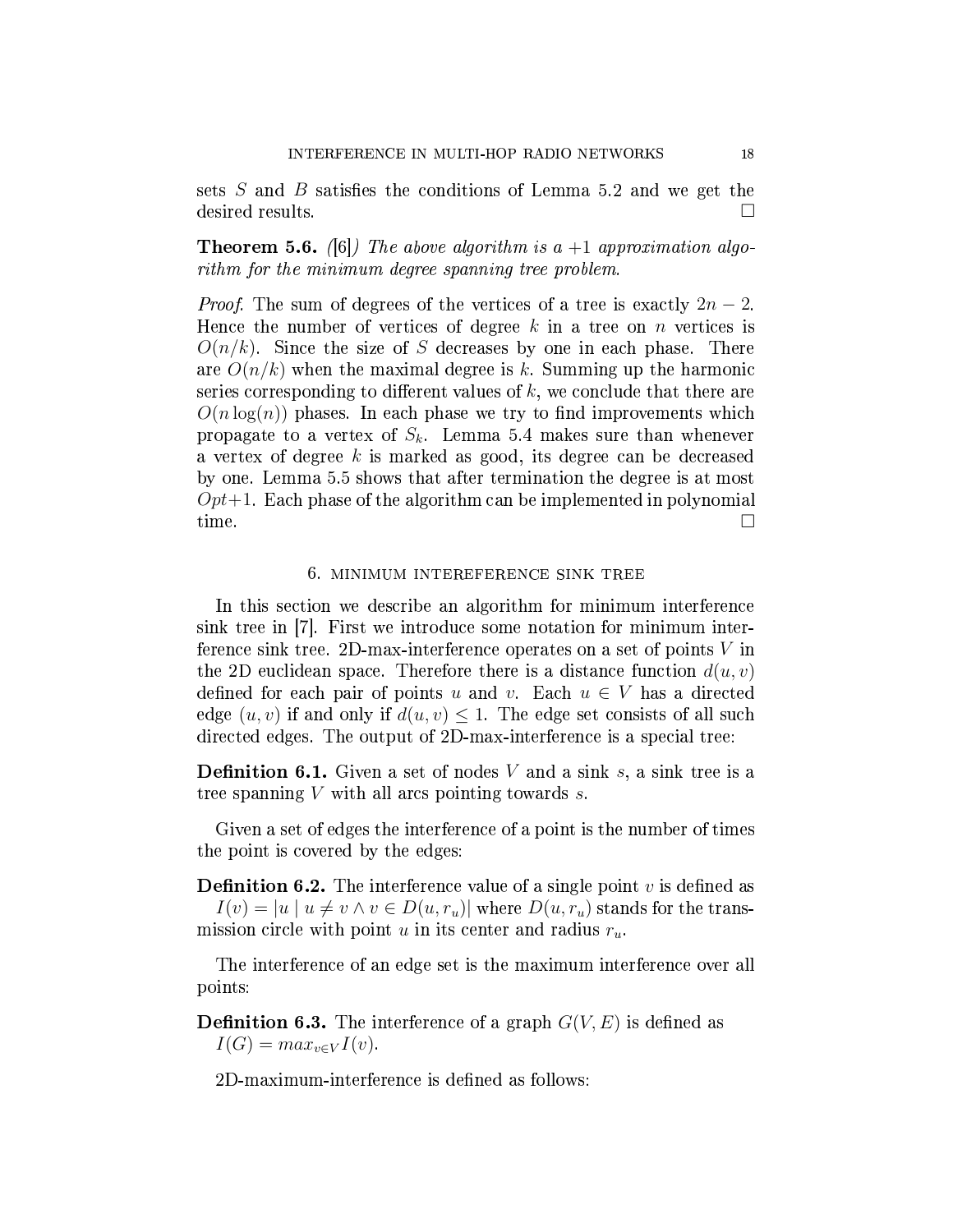

FIGURE 6.1. Number of non-intersecting circles covering a point

**Definition 6.4.** The minimum interference sink tree problem is defined as the problem of finding a sink tree for a given point set with minimal interference.

Before we describe an algorithm, we compare minimum interference sink tree problem with directed minimum degree spanning tree. The main difference is that an edge in MIST may cover multiple points. In MDST every edge contributes to the in-degree of at least one point.

The inherent geometry of the problem makes it possible to achieve good approximation ratios. The following lemma based on a geometric observation is used in the proof of the approximation ratio:

**Lemma 6.5.** (13) Let C be a circle of radius r and let S be a set of circles of radius  $r$  such that every circle in  $S$  intersects  $C$  and no two circles in S intersect each other. Then,  $|S| \leq 5$ .

*Proof.* Suppose  $|S| \geq 6$ . Let  $s_i, 1 \leq i \leq 6$ , denote the centers of any six circles in S. Let c denote the center of C. Denote the ray  $cs_i$  by  $r_i(1 \leq i \leq 6)$ . Since there are six ray emanating from c, there must at least one pair of rays  $r_i$  and  $r_k$  such that the angle between them is at most 60 degrees. Now, it can be verified that the distance between  $s_i$ and  $s_k$  is at most  $2r$ , which implies that circles centered at  $s_j$  and  $s_k$ intersect, contradicting our assumption. Thus  $|S| \leq 5$ .  $\Box$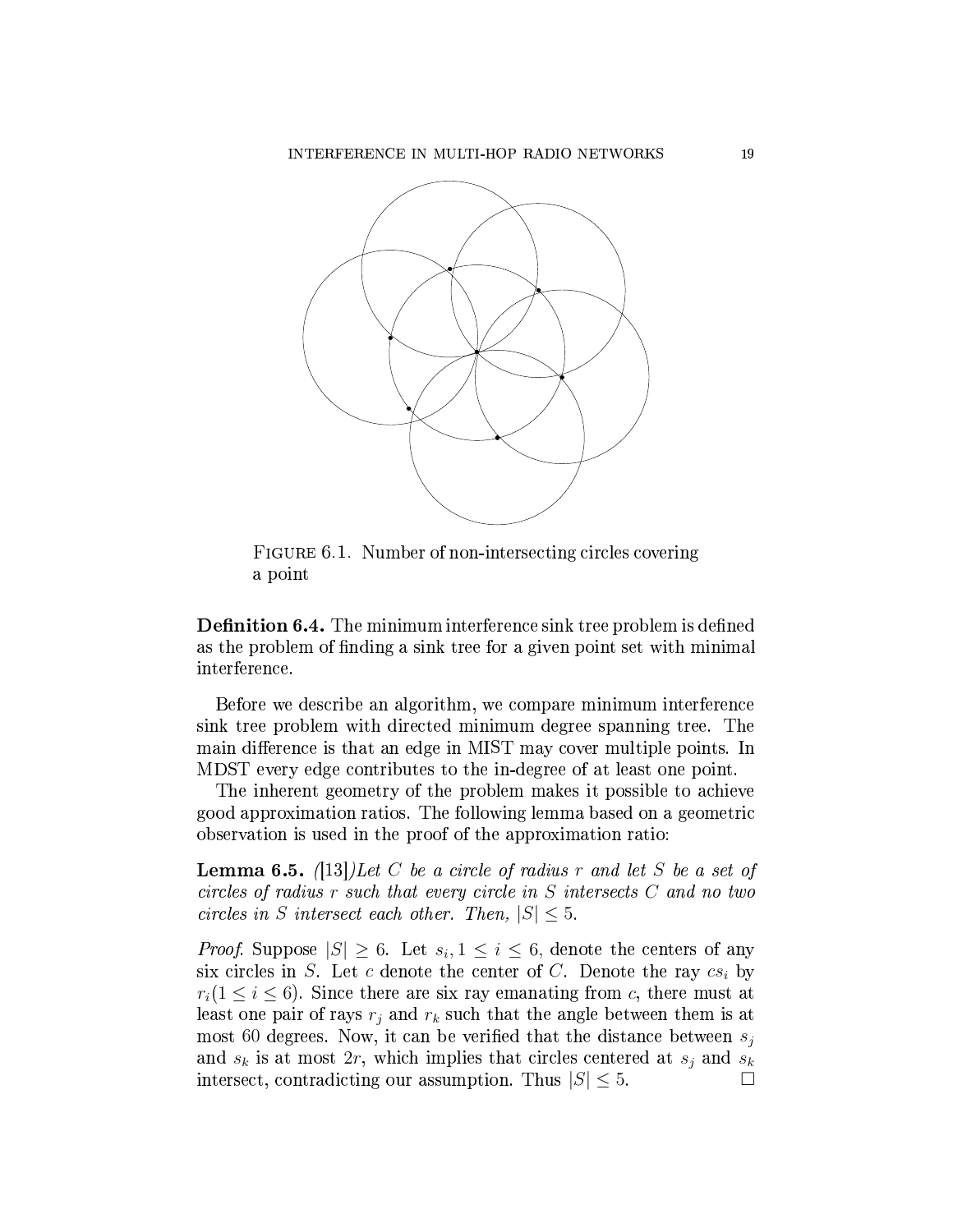Next we present the algorithm called nearest component connector. As the name says it is an iterative algorithm connecting in every step the nearest components. Initially, every point forms a component. Each component is a MIST, i.e every component has a special node to which every other point in the same component has a directed path to. This point is called local sink. In every round every local sink connects to the nearest point not in the same component. Because of bounded transmission range of a local sink it may happen that we choose a new local sink in the component and connect the old local sink to the new one. The listing belows show the complete algorithm:

- (1)  $G := (V, E := \emptyset)$
- $(2)$  lsinks := V
- (3) while  $|lsinks| > 1$  do
- (4) for all  $s \in \text{lsinks}$  do
- $(5) E' := \emptyset$
- (6)  $C :=$ component containing s
- $(7)$  if s cannot reach any node outside C then
- (8) s' := nearest node to s(hop metric) capable of reaching a node outside  $C$
- $(9)$  movesink $(G, s, s')$
- $(10) s := s'$
- $(11)$  end if
- (12)  $E' := E \cup \{e\}$ , where e is the arc from s to its nearest neigh $bor(Euclidean distance)$  outside  $C$
- $(13)$  end for
- (14) if  $G' := (V, E \cup E')$  contains cycle then
- (15) remove one of the arcs in each cycle from  $E'$
- $(16)$  end if
- $(17) G := G'$
- $(18)$  lsinks  $:=$ sinks in G
- $(19)$  end while
- $(20)$  s := only remaining sink in lsinks
- $(21)$  if  $s \neq s_q$  then
- $(22) \text{ moves}ink(G, s, s_q)$
- $(23)$  end if

The algorithm to shift the local sink within a component goes as follows:

- (1)  $sp :=$ shortest path from  $s_1$  to  $s_2$  according to the hop metric
- (2) remove all arcs originating at nodes on sp (including  $s_2$ ) from E
- (3) add arcs on sp to  $E$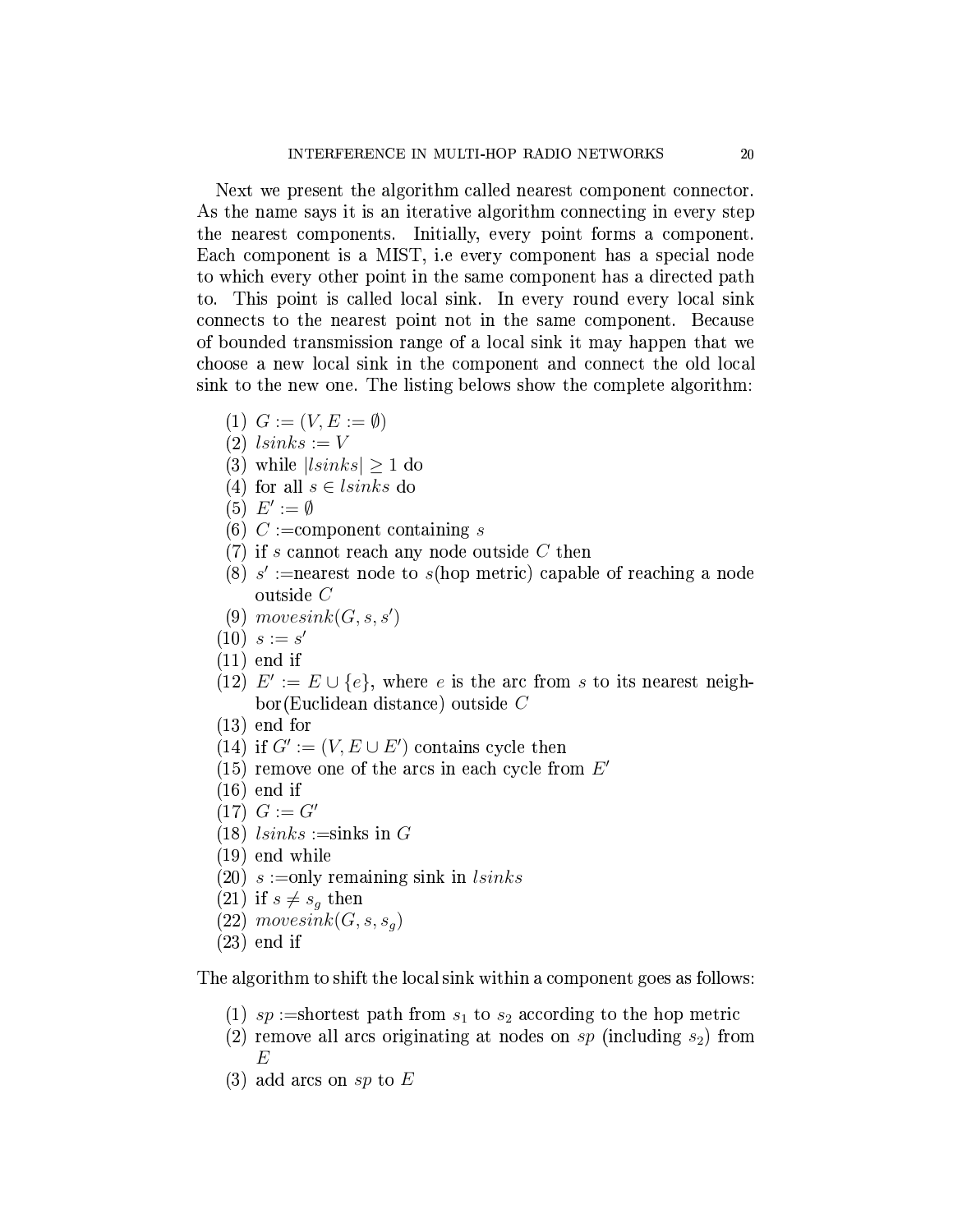Next we prove that the interference of the MIST constructed is at most  $12\log(n)$ . We show that there are at most  $\log(n)$  rounds and the interference for every point in each round is at most 12.

**Lemma 6.6.** (Adapted from [7]) The number of rounds is at most  $log(n)$ 

*Proof.* We observe that in every round every local sinks establishes an arc to a point outside its component. This arc is deleted if and only if the local sink of the target component establishes an arc to the source component. In this case we have a cycle and one arc is removed. This implies that at least half of the local sinks established survive the deletion process and every such arc reduces the number of local sinks (and components) by half. It follows that after at most  $log(n)$ steps only one component remains which is our termination condition.  $\Box$ 

The proof of constant increase of interference per node is heavily based on the geometric lemma presented earlier.

**Lemma 6.7.** (Adapted from  $[7]$ ) In each round the interference of every node is increased by at most twelve

*Proof.* We note that in every round there are two possible sources of interference increase:

1 The shifting of a local sink within a component

2 The merging of components

By the first operation only points in the same component are affected otherwise the move of the local sink would not be done and each point in that component is covered at most 6 times by arcs in the shortest path otherwise we could introduce a shortcut. For the second operation the key point is that only arcs to nearest neighbors of the local sinks are established. It follows that the set of such arcs covering a point u have no pairwise intersection. Otherwise a local sink could connect to the local sink nearer than  $u$ , the lemma 6.5 guarantees that then at most 6 arcs cover any given point. П

It remains to prove that nearest component connector algorithm runs in polynomial time. To see this note that each round can be implemented in polynomial time since there is a only a logarithmic number of rounds: Finding the nearest neighbor of a local sinks can be done by sorting the points according to their distance to that local sink. Moving the sinks can be done in polynomial time by shortest path computations.